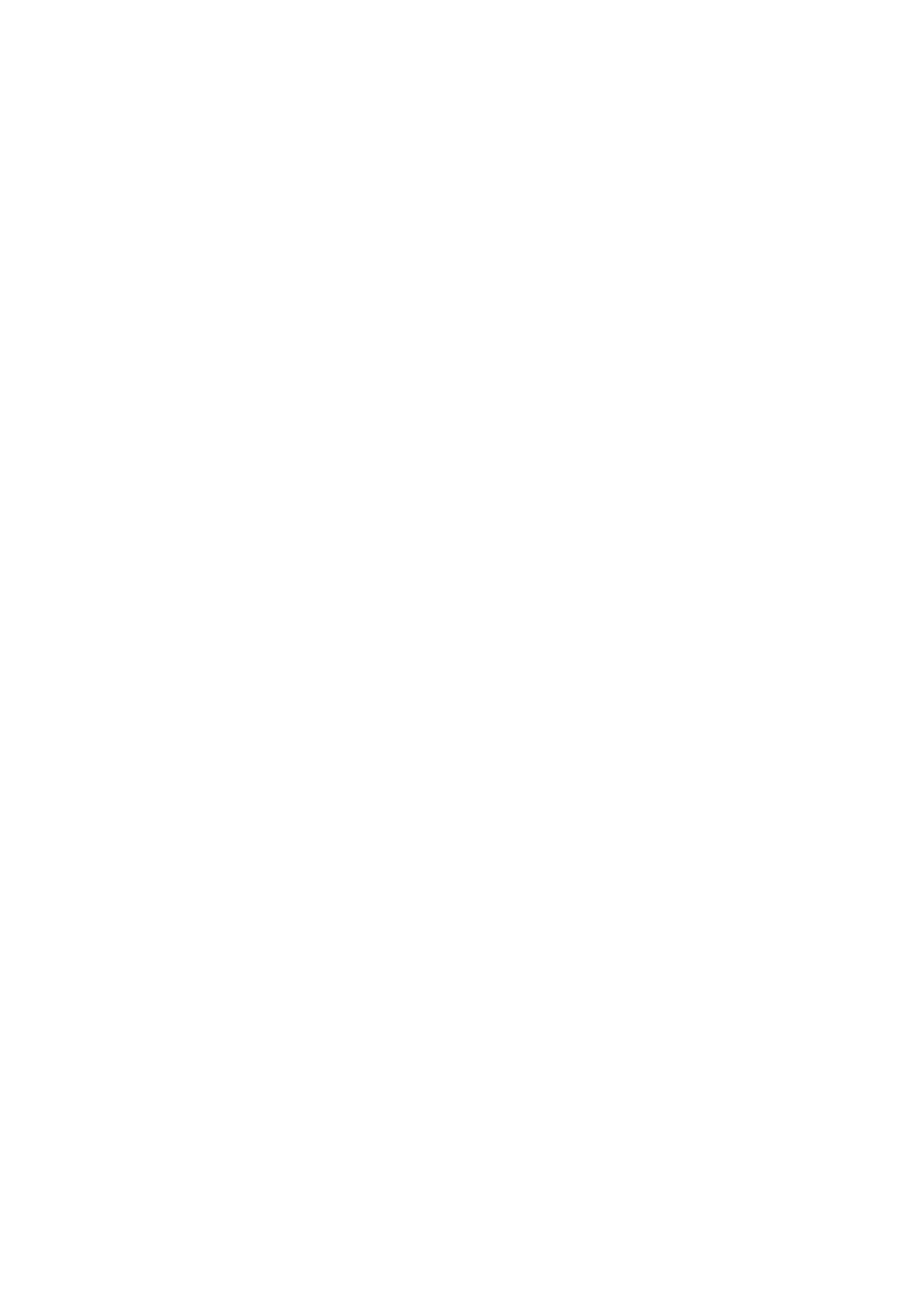| <b>DISTRICT: Bhojpur</b> | $[10]$           | V.D.C./MUNICIPALITY: Aamtep | $[1]$       |               |
|--------------------------|------------------|-----------------------------|-------------|---------------|
| <b>WARD</b>              | <b>HOUSEHOLD</b> | <b>POPULATION</b>           |             |               |
|                          |                  | <b>TOTAL</b>                | <b>MALE</b> | <b>FEMALE</b> |
|                          | 93               | 426                         | 184         | 242           |
| 2                        | 75               | 320                         | 152         | 168           |
| З                        | 45               | 200                         | 91          | 109           |
|                          | 30               | 136                         | 60          | 76            |
| 5                        | 76               | 356                         | 163         | 193           |
| 6                        | 77               | 379                         | 167         | 212           |
|                          | 63               | 287                         | 143         | 144           |
| 8                        | 60               | 275                         | 123         | 152           |
| 9                        | 56               | 256                         | 104         | 152           |
| <b>TOTAL</b>             | 575              | 2,635                       | 1,187       | 1,448         |

| <b>DISTRICT: Bhojpur</b> | $[10]$           | V.D.C./MUNICIPALITY: Annapurna |             |               |
|--------------------------|------------------|--------------------------------|-------------|---------------|
|                          |                  | <b>POPULATION</b>              |             |               |
| <b>WARD</b>              | <b>HOUSEHOLD</b> | <b>TOTAL</b>                   | <b>MALE</b> | <b>FEMALE</b> |
|                          | 32               | 183                            | 96          | 87            |
| 2                        | 44               | 217                            | 100         | 117           |
| 3                        | 59               | 252                            | 114         | 138           |
| Δ                        | 40               | 200                            | 87          | 113           |
| 5                        | 33               | 139                            | 68          | 71            |
| 6                        | 28               | 141                            | 72          | 69            |
|                          | 20               | 81                             | 35          | 46            |
| 8                        | 46               | 198                            | 84          | 114           |
| 9                        | 25               | 134                            | 72          | 62            |
| <b>TOTAL</b>             | 327              | 1,545                          | 728         | 817           |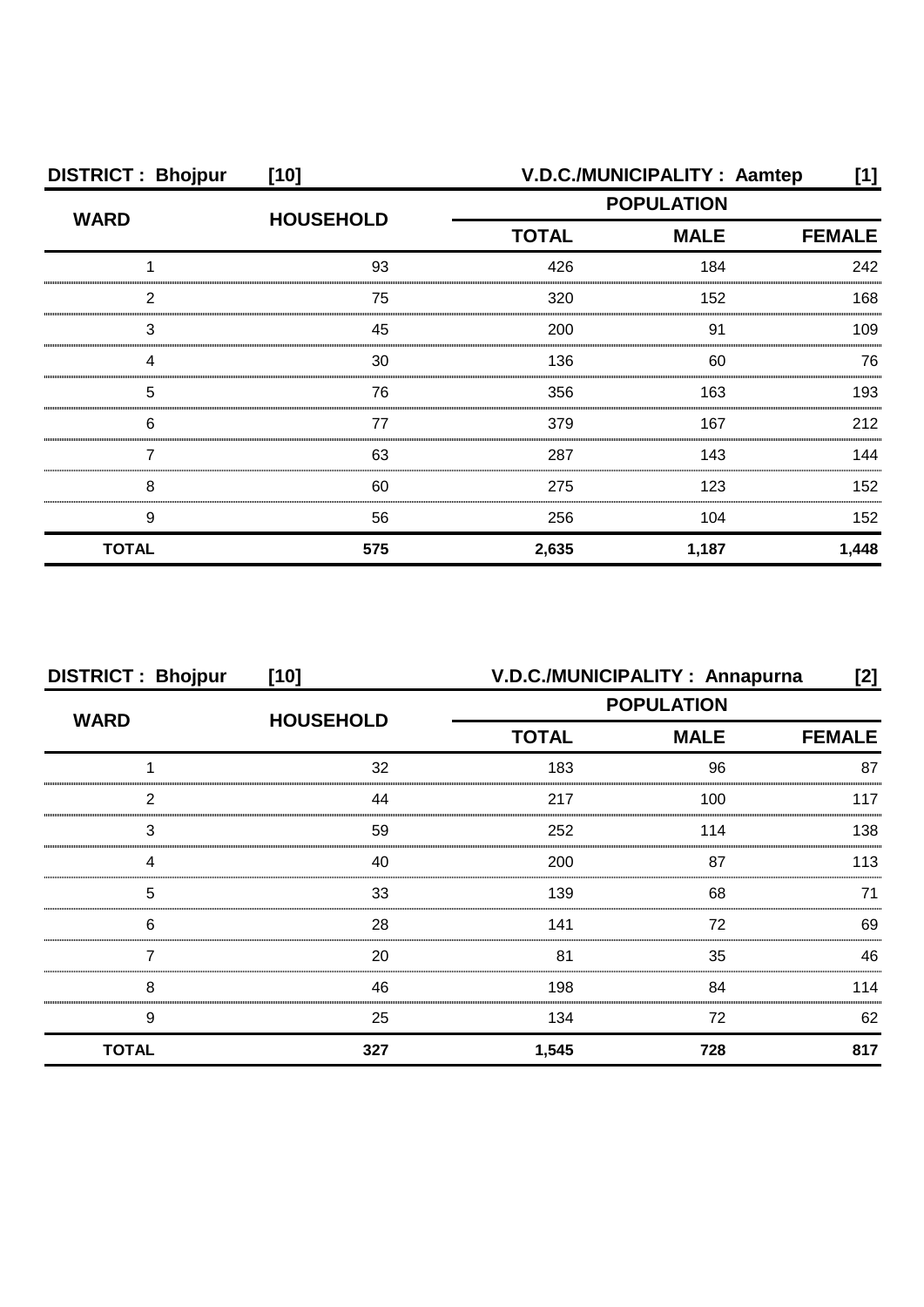| <b>DISTRICT: Bhojpur</b> | $[10]$           |                             | V.D.C./MUNICIPALITY: Baikunthe | [3]           |
|--------------------------|------------------|-----------------------------|--------------------------------|---------------|
| <b>WARD</b>              | <b>HOUSEHOLD</b> | <b>POPULATION</b>           |                                |               |
|                          |                  | <b>TOTAL</b><br><b>MALE</b> |                                | <b>FEMALE</b> |
|                          | 80               | 379                         | 162                            | 217           |
| 2                        | 69               | 364                         | 161                            | 203           |
| З                        | 74               | 331                         | 151                            | 180           |
|                          | 76               | 382                         | 188                            | 194           |
| 5                        | 53               | 244                         | 117                            | 127           |
| 6                        | 50               | 222                         | 97                             | 125           |
|                          | 64               | 276                         | 131                            | 145           |
| 8                        | 54               | 278                         | 118                            | 160           |
| 9                        | 61               | 255                         | 110                            | 145           |
| <b>TOTAL</b>             | 581              | 2,731                       | 1,235                          | 1,496         |

| <b>DISTRICT: Bhojpur</b> | $[10]$           | V.D.C./MUNICIPALITY: Basikhora |             |               |  |
|--------------------------|------------------|--------------------------------|-------------|---------------|--|
| <b>WARD</b>              |                  | <b>POPULATION</b>              |             |               |  |
|                          | <b>HOUSEHOLD</b> | <b>TOTAL</b>                   | <b>MALE</b> | <b>FEMALE</b> |  |
|                          | 106              | 537                            | 269         | 268           |  |
| 2                        | 64               | 276                            | 131         | 145           |  |
| 3                        | 173              | 862                            | 410         | 452           |  |
| 4                        | 193              | 1,016                          | 475         | 541           |  |
| 5                        | 93               | 416                            | 183         | 233           |  |
| 6                        | 63               | 290                            | 123         | 167           |  |
|                          | 71               | 292                            | 125         | 167           |  |
| 8                        | 60               | 292                            | 134         | 158           |  |
| 9                        | 25               | 113                            | 62          | 51            |  |
| <b>TOTAL</b>             | 848              | 4,094                          | 1,912       | 2,182         |  |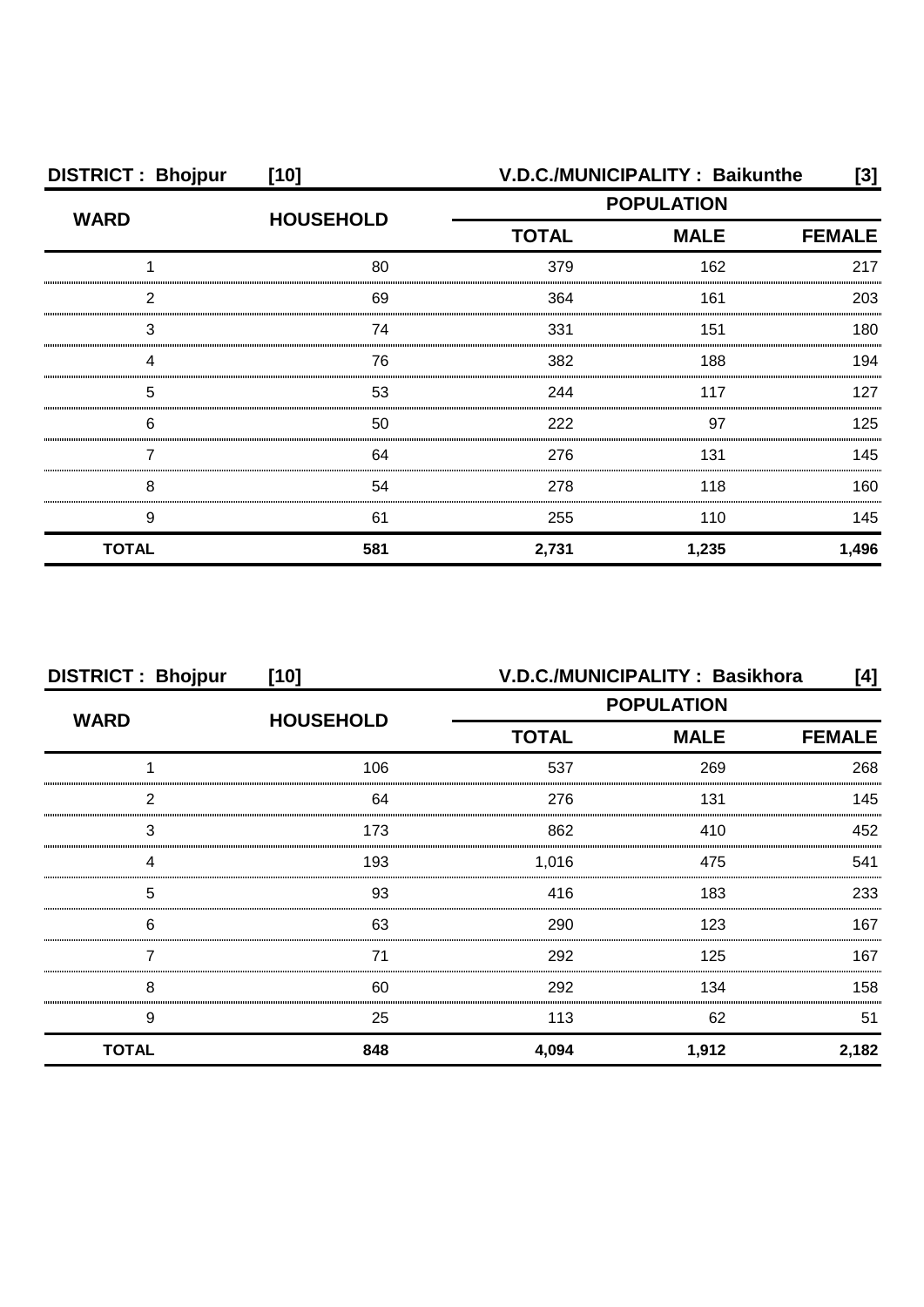| <b>DISTRICT: Bhojpur</b>                   | $[10]$           | V.D.C./MUNICIPALITY: Washingtharpu               |               | [5] |
|--------------------------------------------|------------------|--------------------------------------------------|---------------|-----|
| <b>WARD</b>                                |                  | <b>POPULATION</b><br><b>TOTAL</b><br><b>MALE</b> |               |     |
|                                            | <b>HOUSEHOLD</b> |                                                  | <b>FEMALE</b> |     |
|                                            | 69               | 333                                              | 152           | 181 |
| 2                                          | 44               | 204                                              | 99            | 105 |
| 3                                          | 36               | 172                                              | 73            | 99  |
|                                            | 17               | 65                                               | 33            | 32  |
| 5                                          | 27               | 129                                              | 63            | 66  |
| 6<br>,,,,,,,,,,,,,,,,,,,,,,,,,,,,,,,,,,,,, | 56               | 250                                              | 115           | 135 |
|                                            | 35               | 183                                              | 85            | 98  |
| 8                                          | 33               | 149                                              | 63            | 86  |
| 9                                          | 28               | 128                                              | 60            | 68  |
| <b>TOTAL</b>                               | 345              | 1,613                                            | 743           | 870 |

| <b>DISTRICT: Bhojpur</b> | $[10]$           | V.D.C./MUNICIPALITY: Basteem<br>[6]          |       |       |  |
|--------------------------|------------------|----------------------------------------------|-------|-------|--|
| <b>WARD</b>              | <b>HOUSEHOLD</b> | <b>POPULATION</b>                            |       |       |  |
|                          |                  | <b>MALE</b><br><b>TOTAL</b><br><b>FEMALE</b> |       |       |  |
|                          | 86               | 375                                          | 182   | 193   |  |
| 2                        | 86               | 395                                          | 170   | 225   |  |
| 3                        | 52               | 230                                          | 104   | 126   |  |
|                          | 51               | 230                                          | 107   | 123   |  |
| 5                        | 29               | 146                                          | 76    | 70    |  |
| 6                        | 46               | 246                                          | 117   | 129   |  |
|                          | 39               | 177                                          | 79    | 98    |  |
| 8                        | 69               | 295                                          | 142   | 153   |  |
| 9                        | 85               | 391                                          | 176   | 215   |  |
| <b>TOTAL</b>             | 543              | 2,485                                        | 1,153 | 1,332 |  |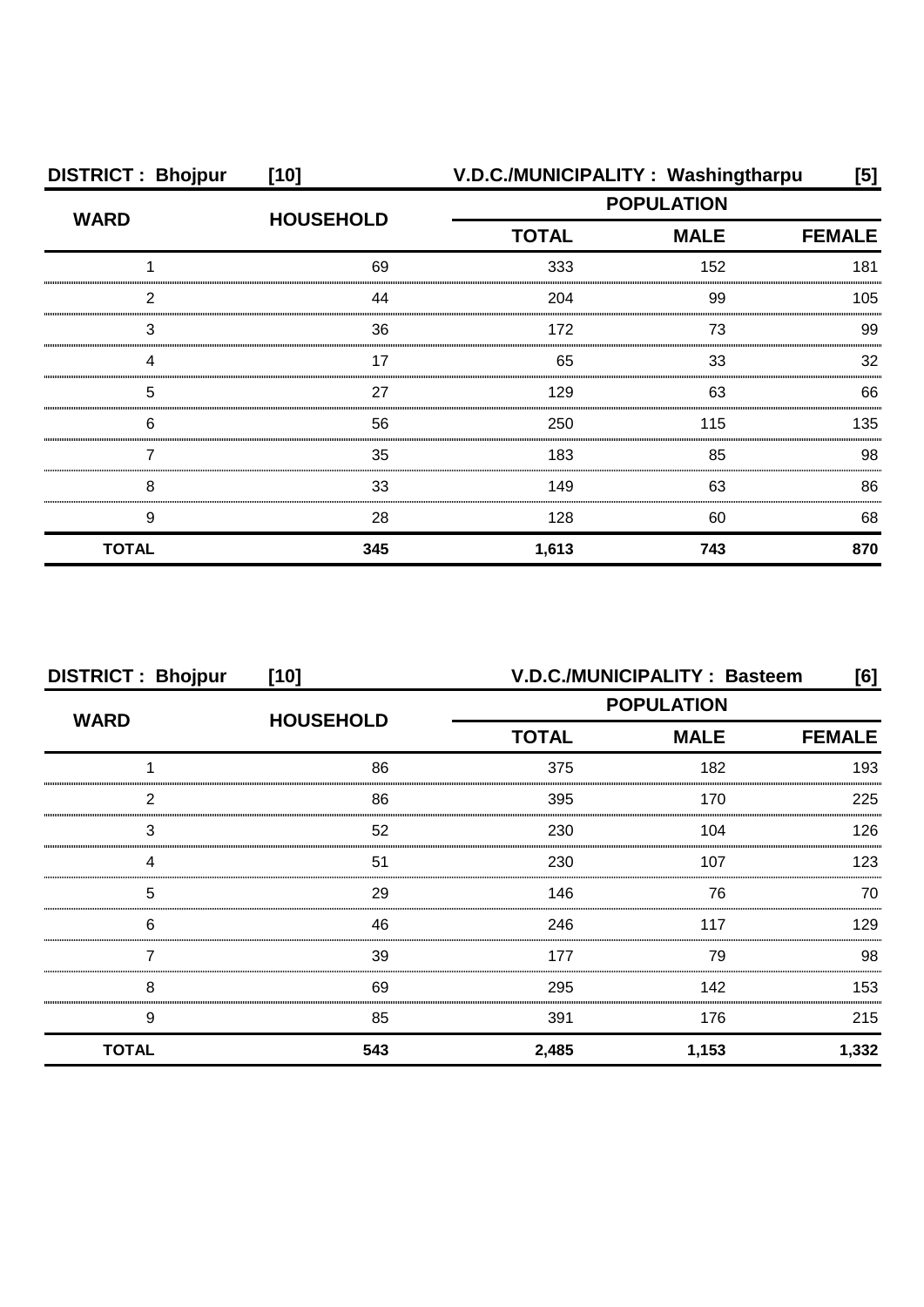| <b>DISTRICT: Bhojpur</b> | $[10]$           | V.D.C./MUNICIPALITY: Bhaisipankha |             |               |  |
|--------------------------|------------------|-----------------------------------|-------------|---------------|--|
| <b>WARD</b>              | <b>HOUSEHOLD</b> | <b>POPULATION</b>                 |             |               |  |
|                          |                  | <b>TOTAL</b>                      | <b>MALE</b> | <b>FEMALE</b> |  |
|                          | 60               | 248                               | 120         | 128           |  |
| 2                        | 101              | 426                               | 219         | 207           |  |
| 3                        | 37               | 155                               | 66          | 89            |  |
|                          | 30               | 158                               | 73          | 85            |  |
| 5                        | 29               | 136                               | 65          | 71            |  |
| 6                        | 48               | 221                               | 100         | 121           |  |
|                          | 83               | 388                               | 188         | 200           |  |
| 8                        | 91               | 434                               | 193         | 241           |  |
| 9                        | 56               | 258                               | 121         | 137           |  |
| <b>TOTAL</b>             | 535              | 2,424                             | 1,145       | 1,279         |  |

| <b>DISTRICT: Bhojpur</b> | $[10]$           | V.D.C./MUNICIPALITY: Bhojpur<br>[8] |                              |       |
|--------------------------|------------------|-------------------------------------|------------------------------|-------|
| <b>WARD</b>              | <b>HOUSEHOLD</b> | <b>POPULATION</b>                   |                              |       |
|                          |                  | <b>TOTAL</b>                        | <b>MALE</b><br><b>FEMALE</b> |       |
|                          | 247              | 982                                 | 443                          | 539   |
| 2                        | 161              | 728                                 | 326                          | 402   |
| 3                        | 561              | 1,849                               | 911                          | 938   |
| Δ                        | 192              | 648                                 | 323                          | 325   |
| 5                        | 301              | 956                                 | 469                          | 487   |
| 6                        | 150              | 493                                 | 235                          | 258   |
|                          | 112              | 439                                 | 194                          | 245   |
| 8                        | 49               | 228                                 | 103                          | 125   |
| 9                        | 297              | 1,123                               | 520                          | 603   |
| <b>TOTAL</b>             | 2,070            | 7,446                               | 3,524                        | 3,922 |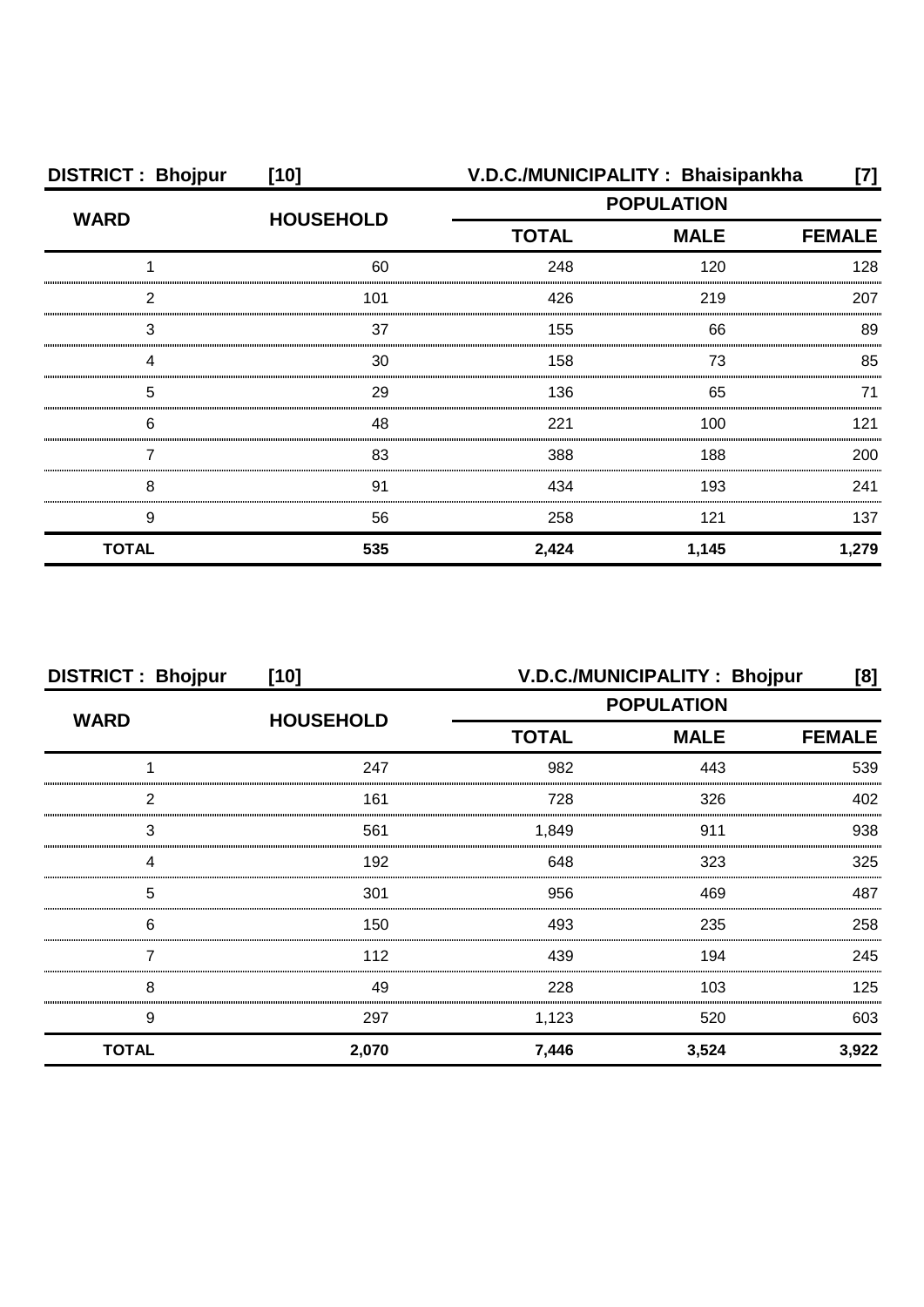| <b>DISTRICT: Bhojpur</b> | $[10]$           | V.D.C./MUNICIPALITY: Yoon<br>[9] |             |               |
|--------------------------|------------------|----------------------------------|-------------|---------------|
| <b>WARD</b>              | <b>HOUSEHOLD</b> | <b>POPULATION</b>                |             |               |
|                          |                  | <b>TOTAL</b>                     | <b>MALE</b> | <b>FEMALE</b> |
|                          | 55               | 273                              | 132         | 141           |
| ◠                        | 19               | 95                               | 50          | 45            |
| З                        | 51               | 253                              | 107         | 146           |
|                          | 27               | 110                              | 53          | 57            |
| 5                        | 39               | 174                              | 88          | 86            |
| 6                        | 54               | 301                              | 155         | 146.          |
|                          | 30               | 162                              | 80          | 82            |
| 8                        | 58               | 305                              | 144         | 161           |
| 9                        | 30               | 134                              | 61          | 73            |
| <b>TOTAL</b>             | 363              | 1,807                            | 870         | 937           |

| <b>DISTRICT: Bhojpur</b> | $[10]$           | V.D.C./MUNICIPALITY: Bhulke<br>[10] |             |               |
|--------------------------|------------------|-------------------------------------|-------------|---------------|
| <b>WARD</b>              |                  | <b>POPULATION</b>                   |             |               |
|                          | <b>HOUSEHOLD</b> | <b>TOTAL</b>                        | <b>MALE</b> | <b>FEMALE</b> |
|                          | 34               | 130                                 | 54          | 76            |
| 2                        | 57               | 281                                 | 134         | 147           |
| 3                        | 46               | 219                                 | 108         | 111           |
| 4                        | 56               | 253                                 | 123         | 130           |
| 5                        | 73               | 374                                 | 182         | 192           |
| 6                        | 75               | 323                                 | 149         | 174           |
|                          | 59               | 297                                 | 137         | 160           |
| 8                        | 77               | 339                                 | 154         | 185           |
| 9                        | 39               | 208                                 | 86          | 122           |
| <b>TOTAL</b>             | 516              | 2,424                               | 1,127       | 1,297         |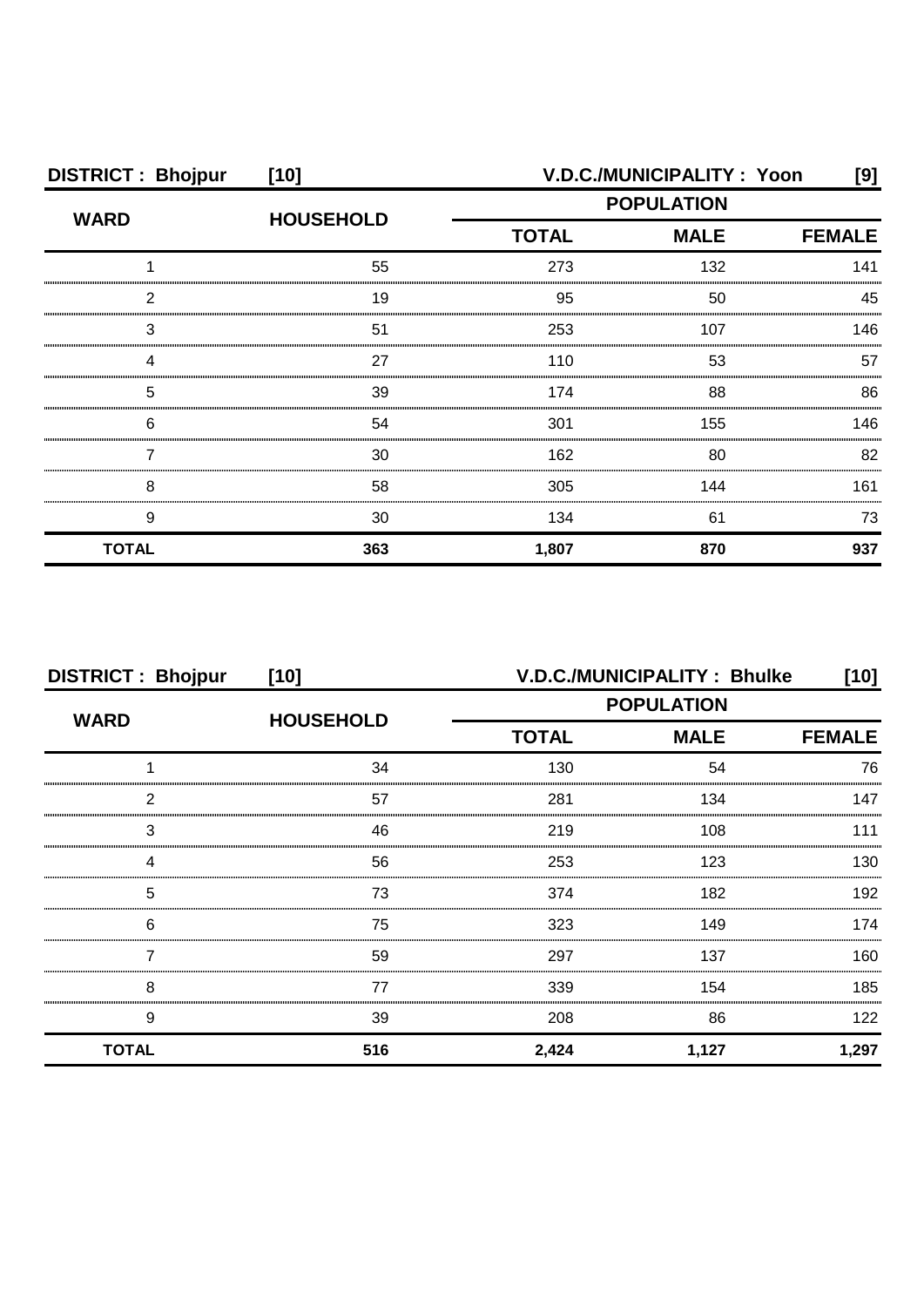| <b>DISTRICT: Bhojpur</b> | $[10]$           |                   | V.D.C./MUNICIPALITY: Bokhim | [11]          |
|--------------------------|------------------|-------------------|-----------------------------|---------------|
| <b>WARD</b>              | <b>HOUSEHOLD</b> | <b>POPULATION</b> |                             |               |
|                          |                  | <b>TOTAL</b>      | <b>MALE</b>                 | <b>FEMALE</b> |
|                          | 74               | 316               | 155                         | 161           |
| 2                        | 52               | 199               | 83                          | 116           |
| З                        | 101              | 430               | 199                         | 231           |
|                          | 107              | 478               | 233                         | 245           |
| 5                        | 66               | 318               | 161                         | 157           |
| 6                        | 84               | 366               | 174                         | 192           |
|                          | 68               | 283               | 124                         | 159           |
| 8                        | 54               | 241               | 103                         | 138           |
| 9                        | 58               | 251               | 109                         | 142           |
| <b>TOTAL</b>             | 664              | 2,882             | 1,341                       | 1,541         |

| <b>DISTRICT: Bhojpur</b> | $[10]$           | V.D.C./MUNICIPALITY: Boya<br>[12] |                   |               |  |
|--------------------------|------------------|-----------------------------------|-------------------|---------------|--|
| <b>WARD</b>              |                  |                                   | <b>POPULATION</b> |               |  |
|                          | <b>HOUSEHOLD</b> | <b>TOTAL</b>                      | <b>MALE</b>       | <b>FEMALE</b> |  |
|                          | 65               | 342                               | 174               | 168           |  |
| 2                        | 98               | 465                               | 214               | 251           |  |
| 3                        | 56               | 236                               | 105               | 131           |  |
| Δ                        | 111              | 483                               | 252               | 231           |  |
| 5                        | 76               | 374                               | 179               | 195           |  |
| 6                        | 44               | 185                               | 90                | 95            |  |
|                          | 130              | 647                               | 314               | 333           |  |
| 8                        | 65               | 277                               | 132               | 145           |  |
| 9                        | 146              | 673                               | 309               | 364           |  |
| <b>TOTAL</b>             | 791              | 3,682                             | 1,769             | 1,913         |  |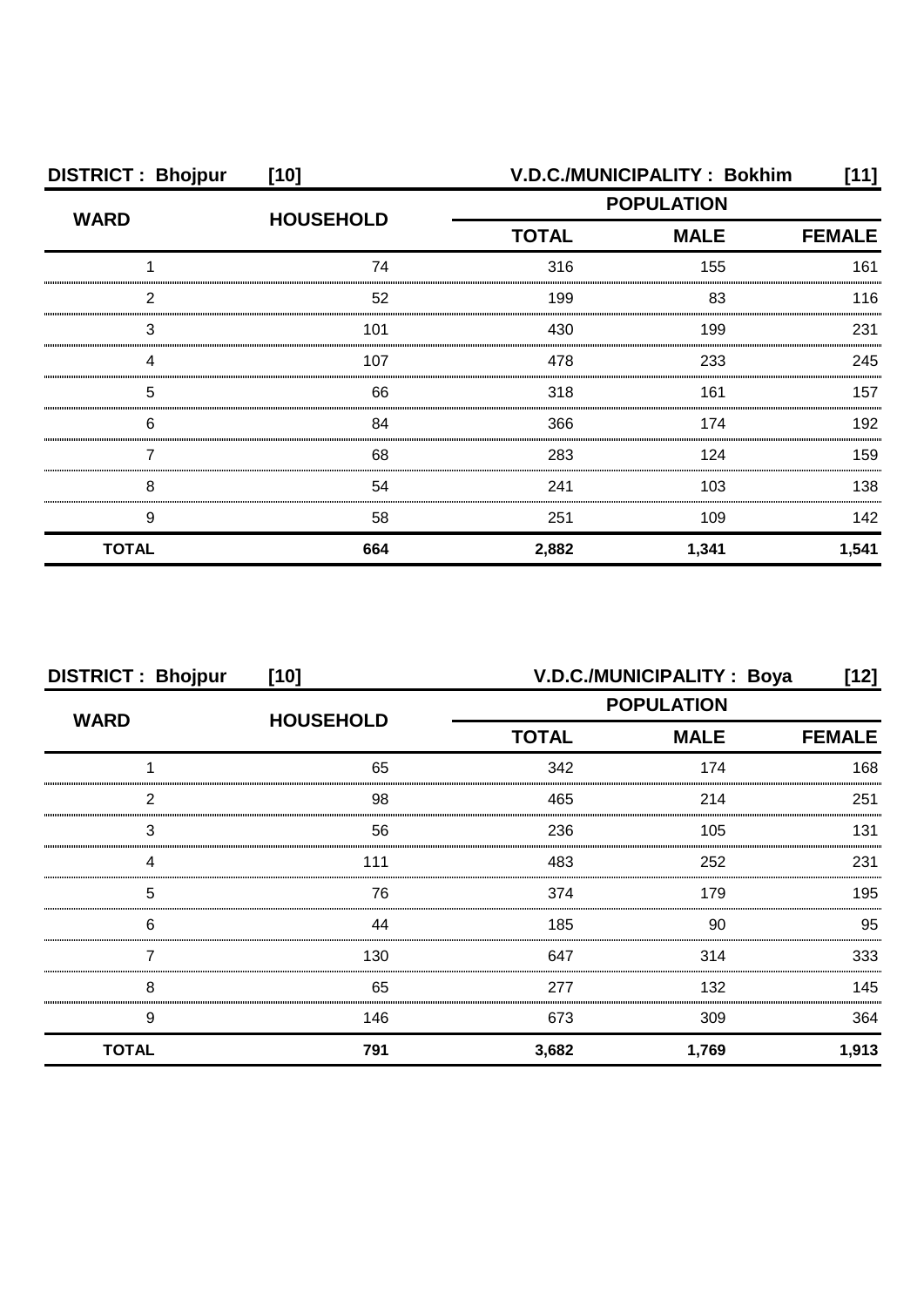| <b>DISTRICT: Bhojpur</b> | $[10]$           |              | V.D.C./MUNICIPALITY: Champe | [13]          |
|--------------------------|------------------|--------------|-----------------------------|---------------|
| <b>WARD</b>              | <b>HOUSEHOLD</b> |              | <b>POPULATION</b>           |               |
|                          |                  | <b>TOTAL</b> | <b>MALE</b>                 | <b>FEMALE</b> |
|                          | 28               | 151          | 71                          | 80            |
| 2                        | 106              | 492          | 222                         | 270           |
| З                        | 52               | 242          | 116                         | 126           |
|                          | 86               | 466          | 219                         | 247           |
| 5                        | 77               | 396          | 190                         | 206           |
| 6                        | 65               | 325          | 156                         | 169           |
|                          | 64               | 300          | 126                         | 174           |
| 8                        | 55               | 234          | 117                         | 117           |
| 9                        | 66               | 295          | 134                         | 161           |
| <b>TOTAL</b>             | 599              | 2,901        | 1,351                       | 1,550         |

| <b>DISTRICT: Bhojpur</b> | $[10]$           |                   | V.D.C./MUNICIPALITY: Changre | [14]          |
|--------------------------|------------------|-------------------|------------------------------|---------------|
| <b>WARD</b>              |                  | <b>POPULATION</b> |                              |               |
|                          | <b>HOUSEHOLD</b> | <b>TOTAL</b>      | <b>MALE</b>                  | <b>FEMALE</b> |
|                          | 74               | 400               | 194                          | 206           |
| 2                        | 61               | 303               | 134                          | 169           |
| 3                        | 77               | 370               | 153                          | 217           |
| Δ                        | 66               | 287               | 136                          | 151           |
| 5                        | 71               | 392               | 180                          | 212           |
| 6                        | 129              | 615               | 274                          | 341           |
|                          | 86               | 366               | 165                          | 201           |
| 8                        | 35               | 152               | 67                           | 85            |
| 9                        | 31               | 154               | 67                           | 87            |
| <b>TOTAL</b>             | 630              | 3,039             | 1,370                        | 1,669         |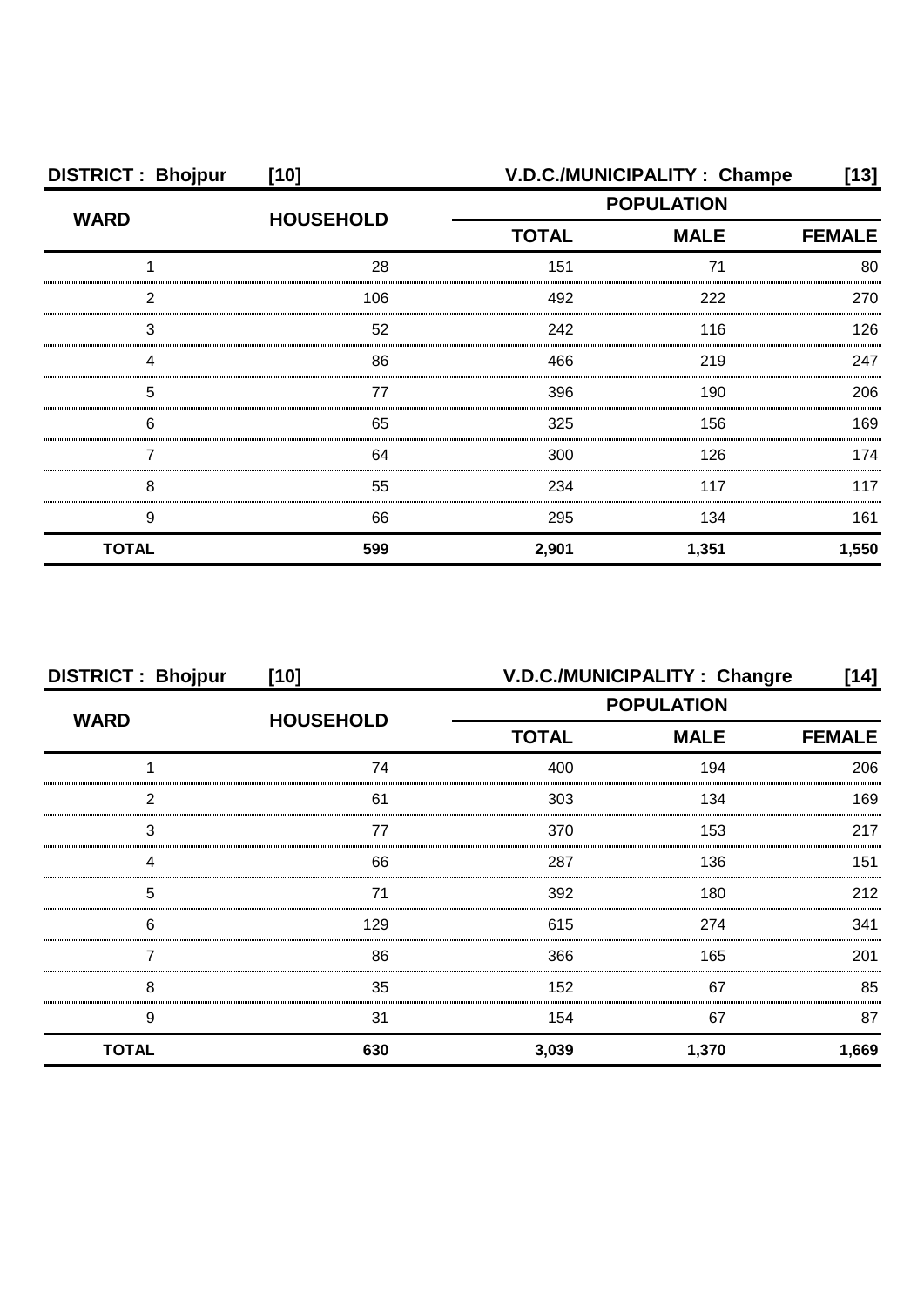| <b>DISTRICT: Bhojpur</b> | $[10]$           |                   | V.D.C./MUNICIPALITY: Charambi | [15]          |
|--------------------------|------------------|-------------------|-------------------------------|---------------|
| <b>WARD</b>              |                  | <b>POPULATION</b> |                               |               |
|                          | <b>HOUSEHOLD</b> | <b>TOTAL</b>      | <b>MALE</b>                   | <b>FEMALE</b> |
|                          | 69               | 280               | 118                           | 162           |
| 2                        | 60               | 275               | 119                           | 156           |
| З                        | 78               | 347               | 159                           | 188           |
|                          | 106              | 505               | 250                           | 255           |
| 5                        | 81               | 389               | 180                           | 209           |
| 6                        | 105              | 410               | 196                           | 214           |
|                          | 30               | 153               | 69                            | 84            |
| 8                        | 17               | 97                | 48                            | 49            |
| 9                        | 74               | 343               | 161                           | 182           |
| <b>TOTAL</b>             | 620              | 2,799             | 1,300                         | 1,499         |

| <b>DISTRICT: Bhojpur</b> | $[10]$           |                   | V.D.C./MUNICIPALITY: Chaukidada | [16]          |
|--------------------------|------------------|-------------------|---------------------------------|---------------|
|                          |                  | <b>POPULATION</b> |                                 |               |
| <b>WARD</b>              | <b>HOUSEHOLD</b> | <b>TOTAL</b>      | <b>MALE</b>                     | <b>FEMALE</b> |
|                          | 50               | 185               | 90                              | 95            |
| 2                        | 40               | 187               | 87                              | 100           |
| 3                        | 62               | 266               | 118                             | 148           |
|                          | 27               | 102               | 47                              | 55            |
| 5                        | 39               | 174               | 84                              | 90            |
| 6                        | 30               | 121               | 53                              | 68            |
|                          | 41               | 180               | 88                              | 92            |
| 8                        | 121              | 600               | 295                             | 305           |
| 9                        | 56               | 260               | 120                             | 140           |
| <b>TOTAL</b>             | 466              | 2,075             | 982                             | 1,093         |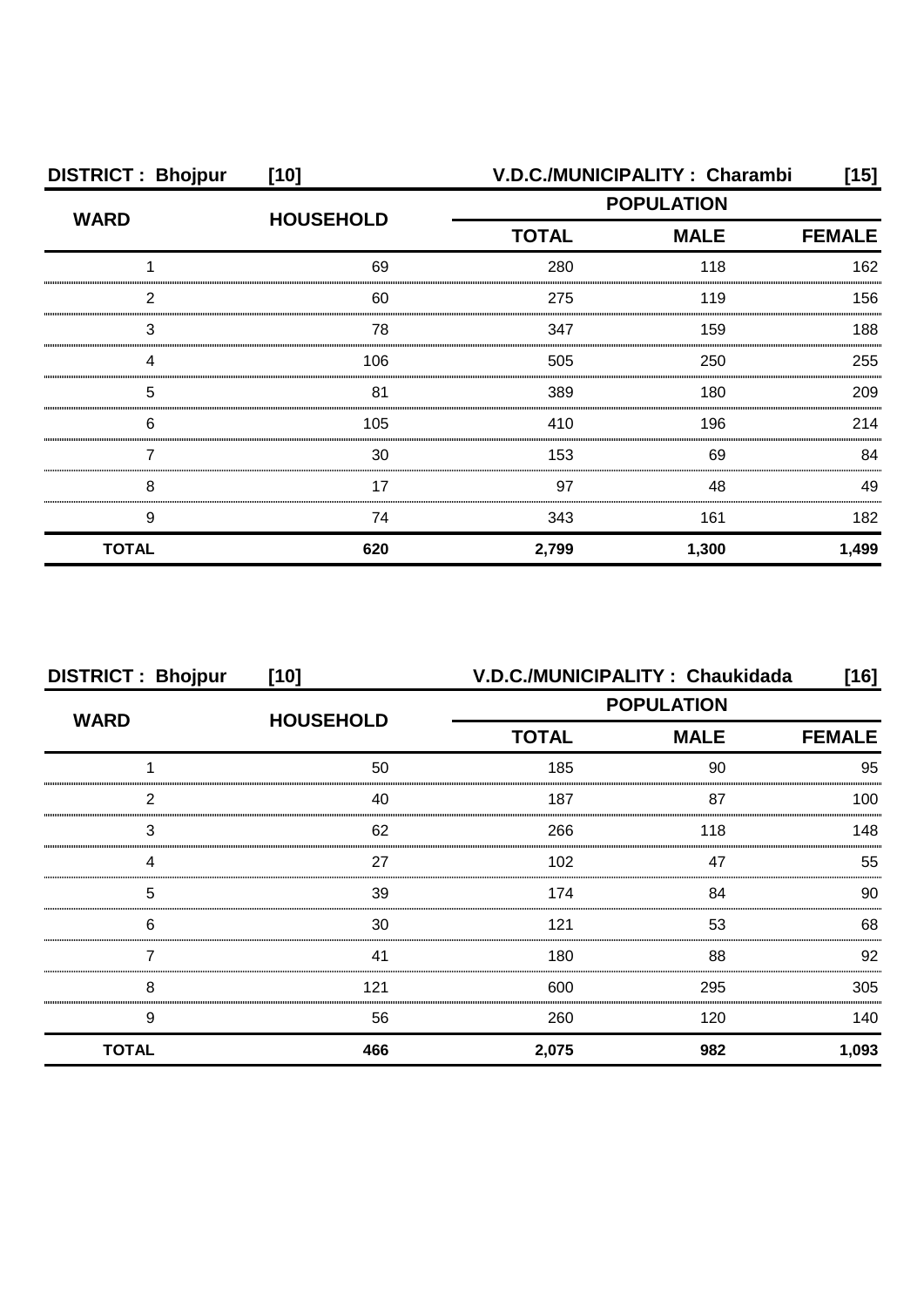| <b>DISTRICT: Bhojpur</b> | $[10]$           |                   | V.D.C./MUNICIPALITY: Chhinamakhu | [17]          |
|--------------------------|------------------|-------------------|----------------------------------|---------------|
| <b>WARD</b>              |                  | <b>POPULATION</b> |                                  |               |
|                          | <b>HOUSEHOLD</b> | <b>TOTAL</b>      | <b>MALE</b>                      | <b>FEMALE</b> |
|                          | 74               | 314               | 156                              | 158           |
| 2                        | 73               | 262               | 134                              | 128           |
| 3                        | 49               | 219               | 100                              | 119           |
| 4                        | 46               | 190               | 82                               | 108           |
| 5                        | 65               | 292               | 136                              | 156           |
| 6                        | 72               | 268               | 109                              | 159           |
|                          | 58               | 265               | 125                              | 140           |
| 8                        | 96               | 429               | 203                              | 226           |
| 9                        | 78               | 385               | 179                              | 206           |
| <b>TOTAL</b>             | 611              | 2,624             | 1,224                            | 1,400         |

| <b>DISTRICT: Bhojpur</b> | $[10]$           | V.D.C./MUNICIPALITY: Dalgaun<br>[18] |             |               |
|--------------------------|------------------|--------------------------------------|-------------|---------------|
| <b>WARD</b>              | <b>HOUSEHOLD</b> | <b>POPULATION</b>                    |             |               |
|                          |                  | <b>TOTAL</b>                         | <b>MALE</b> | <b>FEMALE</b> |
|                          | 111              | 445                                  | 209         | 236           |
| 2                        | 75               | 338                                  | 154         | 184           |
| 3                        | 80               | 347                                  | 157         | 190           |
|                          | 58               | 242                                  | 105         | 137           |
| 5                        | 63               | 263                                  | 118         | 145           |
| 6                        | 51               | 231                                  | 111         | 120           |
|                          | 35               | 150                                  | 76          | 74            |
| 8                        | 39               | 178                                  | 90          | 88            |
| 9                        | 73               | 367                                  | 178         | 189           |
| <b>TOTAL</b>             | 585              | 2,561                                | 1,198       | 1,363         |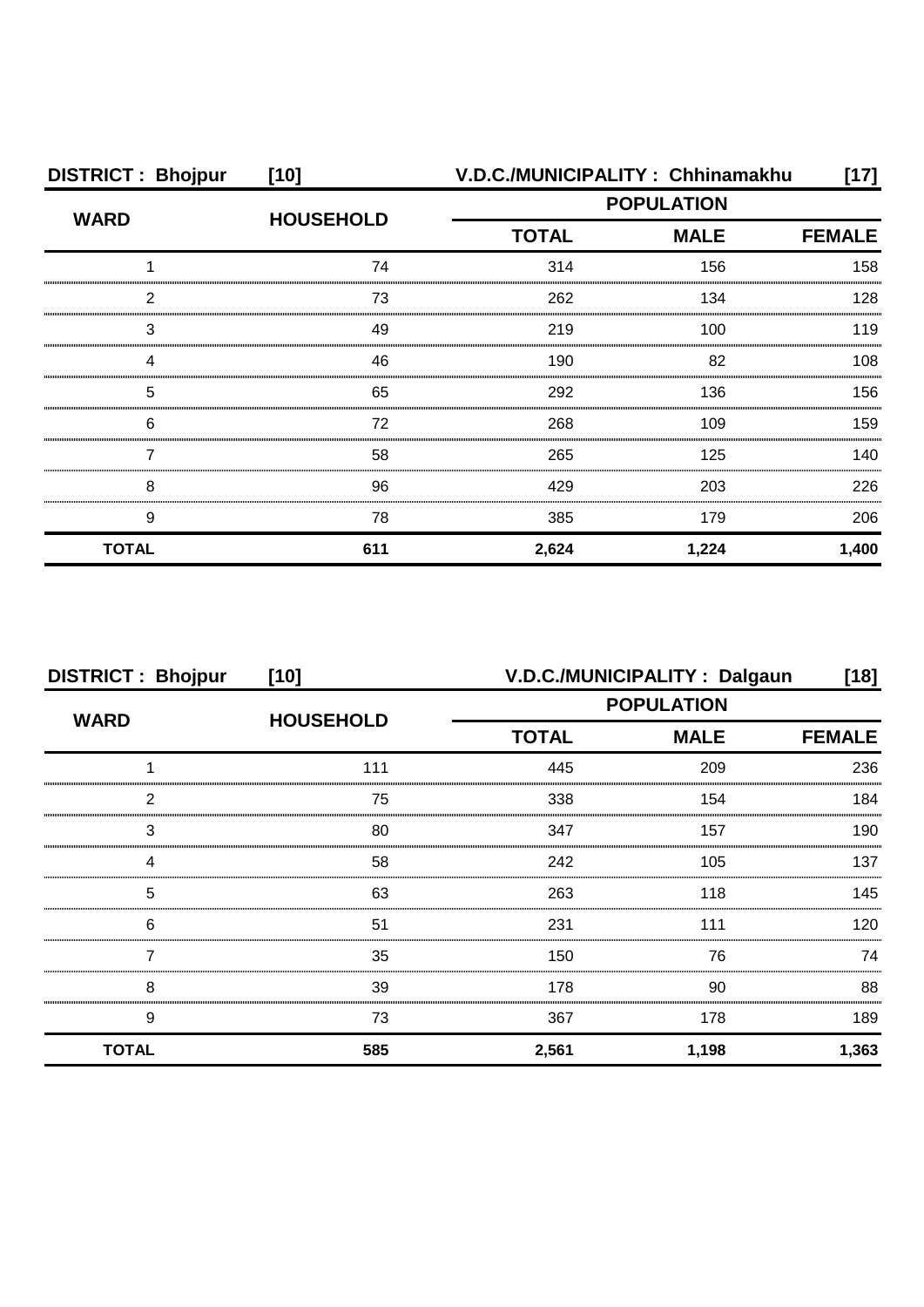| <b>DISTRICT: Bhojpur</b> | $[10]$           |                   | <b>V.D.C./MUNICIPALITY: Deurali</b> | [19]          |
|--------------------------|------------------|-------------------|-------------------------------------|---------------|
| <b>WARD</b>              |                  | <b>POPULATION</b> |                                     |               |
|                          | <b>HOUSEHOLD</b> | <b>TOTAL</b>      | <b>MALE</b>                         | <b>FEMALE</b> |
|                          | 212              | 940               | 445                                 | 495           |
| 2                        | 212              | 1,057             | 501                                 | 556           |
| 3                        | 73               | 327               | 148                                 | 179           |
|                          | 104              | 423               | 194                                 | 229           |
| 5                        | 114              | 493               | 210                                 | 283           |
| 6                        | 147              | 711               | 339                                 | 372           |
|                          | 68               | 284               | 136                                 | 148           |
| 8                        | 72               | 335               | 157                                 | 178           |
| 9                        | 160              | 737               | 341                                 | 396           |
| <b>TOTAL</b>             | 1,162            | 5,307             | 2,471                               | 2,836         |

| <b>DISTRICT: Bhojpur</b> | $[10]$           | <b>V.D.C./MUNICIPALITY: Dewantar</b><br>[20] |             |               |
|--------------------------|------------------|----------------------------------------------|-------------|---------------|
|                          |                  | <b>POPULATION</b>                            |             |               |
| <b>WARD</b>              | <b>HOUSEHOLD</b> | <b>TOTAL</b>                                 | <b>MALE</b> | <b>FEMALE</b> |
|                          | 64               | 314                                          | 151         | 163           |
| 2                        | 52               | 290                                          | 134         | 156           |
| 3                        | 26               | 165                                          | 85          | 80            |
| 4                        | 125              | 675                                          | 331         | 344           |
| 5                        | 73               | 311                                          | 164         | 147           |
| 6                        | 86               | 408                                          | 209         | 199           |
|                          | 72               | 409                                          | 187         | 222           |
| 8                        | 93               | 370                                          | 175         | 195           |
| 9                        | 54               | 273                                          | 142         | 131           |
| <b>TOTAL</b>             | 645              | 3,215                                        | 1,578       | 1,637         |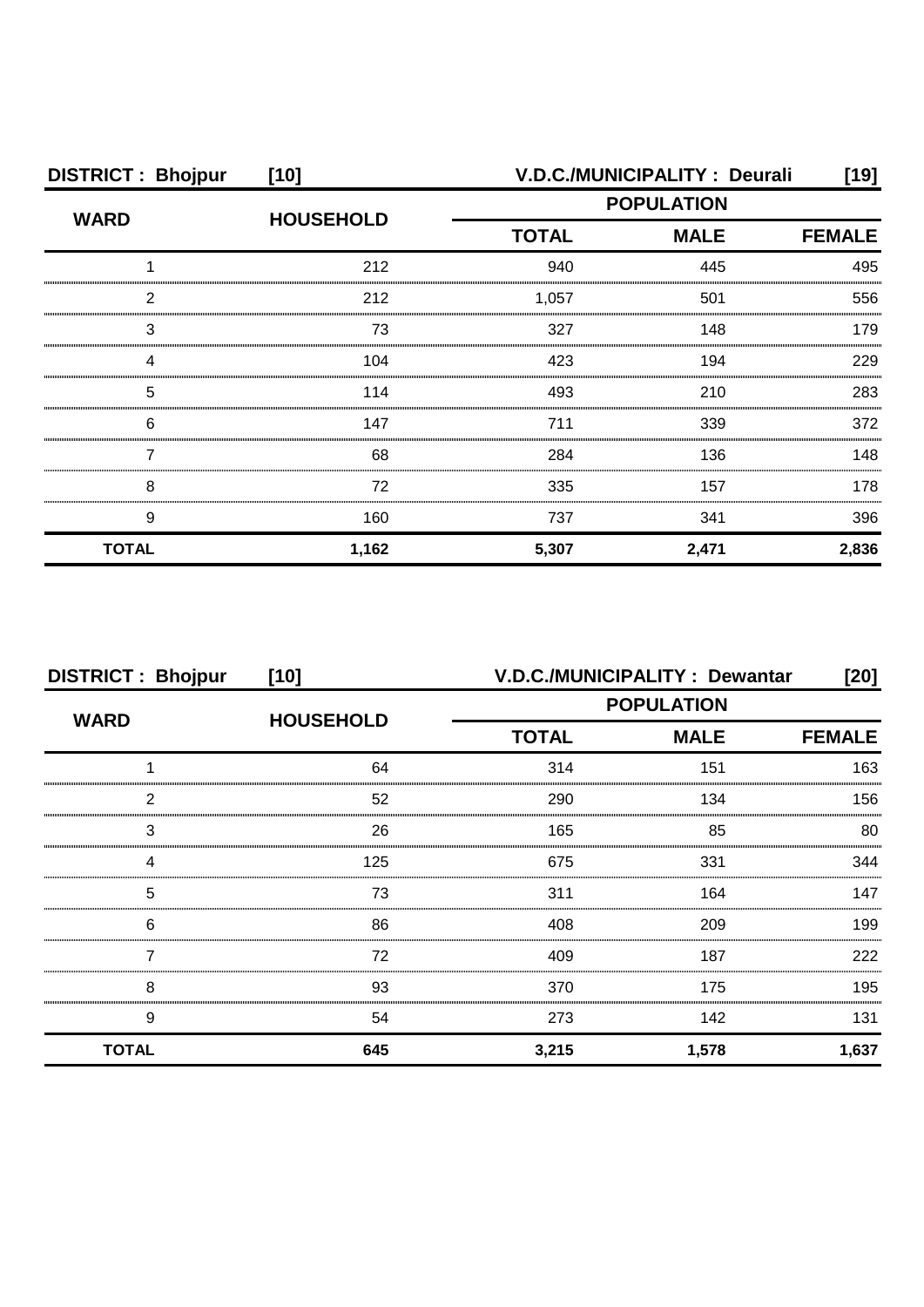| <b>DISTRICT: Bhojpur</b> | $[10]$           | V.D.C./MUNICIPALITY: Dhodlekhani |                   | [21]          |
|--------------------------|------------------|----------------------------------|-------------------|---------------|
| <b>WARD</b>              | <b>HOUSEHOLD</b> |                                  | <b>POPULATION</b> |               |
|                          |                  | <b>TOTAL</b>                     | <b>MALE</b>       | <b>FEMALE</b> |
|                          | 33               | 169                              | 71                | 98            |
| 2                        | 47               | 221                              | 98                | 123           |
| 3                        | 44               | 184                              | 91                | 93            |
|                          | 36               | 135                              | 62                | 73            |
| 5                        | 35               | 162                              | 81                | 81            |
| 6                        | 34               | 160                              | 67                | 93            |
|                          | 52               | 225                              | 101               | 124           |
| 8                        | 58               | 241                              | 110               | 131           |
| 9                        | 61               | 295                              | 151               | 144           |
| <b>TOTAL</b>             | 400              | 1,792                            | 832               | 960           |

| <b>DISTRICT: Bhojpur</b> | $[10]$           | V.D.C./MUNICIPALITY : Dobhane<br>$[22]$ |               |       |
|--------------------------|------------------|-----------------------------------------|---------------|-------|
| <b>WARD</b>              |                  | <b>POPULATION</b>                       |               |       |
|                          | <b>HOUSEHOLD</b> | <b>TOTAL</b><br><b>MALE</b>             | <b>FEMALE</b> |       |
|                          | 71               | 403                                     | 192           | 211   |
| 2                        | 93               | 549                                     | 264           | 285   |
| 3                        | 133              | 750                                     | 349           | 401   |
| 4                        | 142              | 703                                     | 326           | 377   |
| 5                        | 66               | 320                                     | 143           | 177   |
| 6                        | 107              | 484                                     | 234           | 250   |
|                          | 139              | 656                                     | 313           | 343   |
| 8                        | 140              | 671                                     | 331           | 340   |
| 9                        | 84               | 345                                     | 148           | 197   |
| <b>TOTAL</b>             | 975              | 4,881                                   | 2,300         | 2,581 |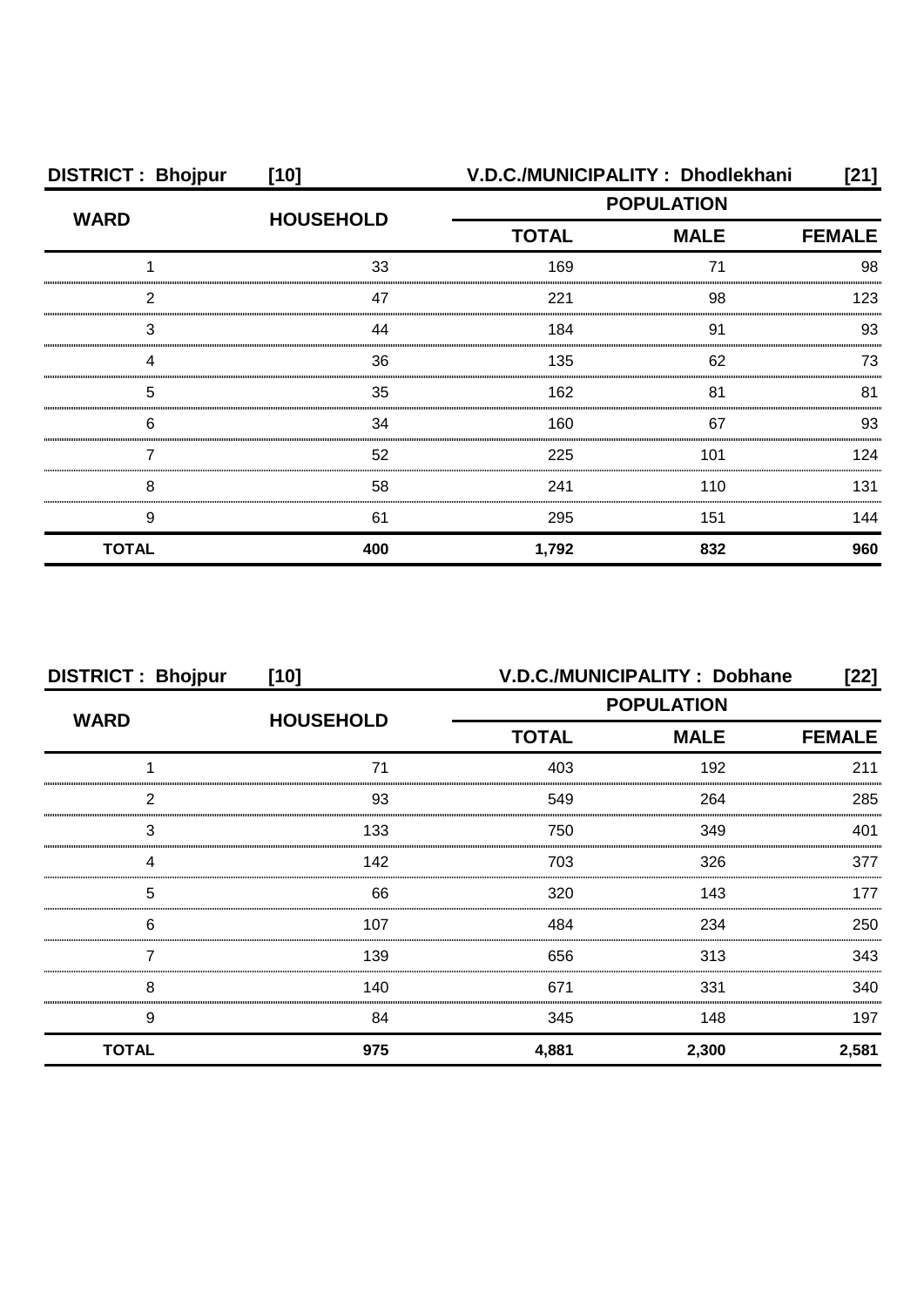| <b>DISTRICT: Bhojpur</b> | $[10]$           |              | V.D.C./MUNICIPALITY: Dummana | [23]          |
|--------------------------|------------------|--------------|------------------------------|---------------|
| <b>WARD</b>              | <b>HOUSEHOLD</b> |              | <b>POPULATION</b>            |               |
|                          |                  | <b>TOTAL</b> | <b>MALE</b>                  | <b>FEMALE</b> |
|                          | 74               | 506          | 248                          | 258           |
| 2                        | 56               | 306          | 151                          | 155           |
| З                        | 60               | 320          | 159                          | 161           |
|                          | 67               | 362          | 164                          | 198           |
| 5                        | 94               | 451          | 215                          | 236           |
| 6                        | 153              | 754          | 369                          | 385           |
|                          | 41               | 218          | 106                          | 112           |
| 8                        | 130              | 713          | 333                          | 380           |
| 9                        | 145              | 877          | 399                          | 478           |
| <b>TOTAL</b>             | 820              | 4,507        | 2,144                        | 2,363         |

| <b>DISTRICT: Bhojpur</b> | $[10]$           | V.D.C./MUNICIPALITY: Gogane<br>[24] |             |               |
|--------------------------|------------------|-------------------------------------|-------------|---------------|
| <b>WARD</b>              |                  | <b>POPULATION</b>                   |             |               |
|                          | <b>HOUSEHOLD</b> | <b>TOTAL</b>                        | <b>MALE</b> | <b>FEMALE</b> |
|                          | 63               | 284                                 | 143         | 141           |
| 2                        | 55               | 267                                 | 122         | 145           |
| 3                        | 44               | 216                                 | 101         | 115           |
| Δ                        | 54               | 219                                 | 97          | 122.          |
| 5                        | 81               | 331                                 | 154         | 177           |
| 6                        | 46               | 193                                 | 88          | $105 -$       |
|                          | 46               | 228                                 | 103         | 125           |
| 8                        | 35               | 189                                 | 77          | 112           |
| 9                        | 43               | 182                                 | 82          | 100           |
| <b>TOTAL</b>             | 467              | 2,109                               | 967         | 1,142         |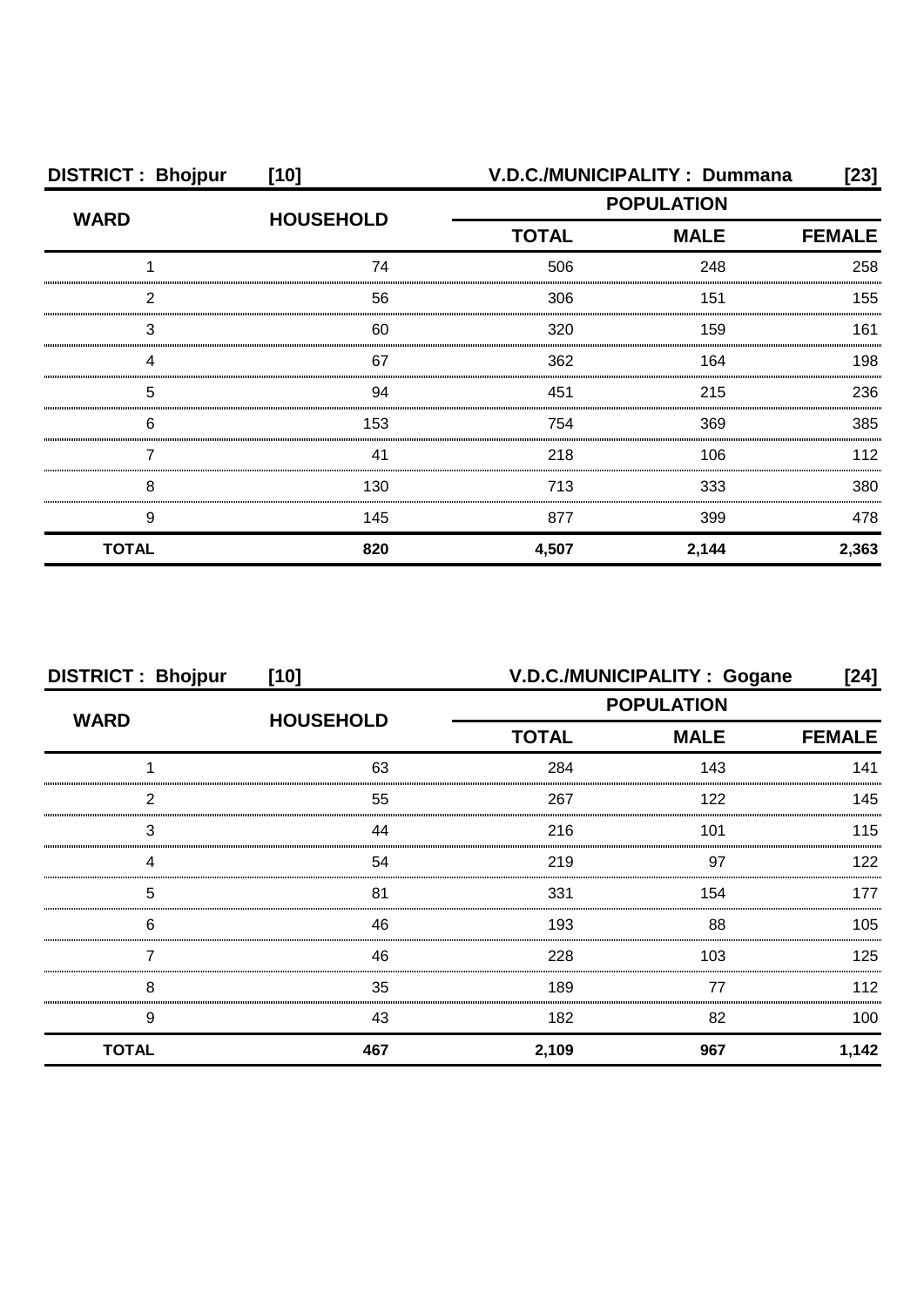| <b>DISTRICT: Bhojpur</b> | $[10]$           | V.D.C./MUNICIPALITY: Gupteshwor                  |               |       |
|--------------------------|------------------|--------------------------------------------------|---------------|-------|
|                          | <b>HOUSEHOLD</b> | <b>POPULATION</b><br><b>TOTAL</b><br><b>MALE</b> |               |       |
| <b>WARD</b>              |                  |                                                  | <b>FEMALE</b> |       |
|                          | 59               | 266                                              | 135           | 131   |
| ◠                        | 50               | 234                                              | 106           | 128   |
| З                        | 48               | 228                                              | 98            | 130   |
|                          | 28               | 130                                              | 55            | 75    |
| 5                        | 36               | 183                                              | 86            | 97    |
| 6                        | 49               | 207                                              | 97            | 110   |
|                          | 41               | 190                                              | 88            | 102   |
| 8                        | 61               | 275                                              | 126           | 149   |
| 9                        | 45               | 201                                              | 86            | 115   |
| <b>TOTAL</b>             | 417              | 1,914                                            | 877           | 1,037 |

| <b>DISTRICT: Bhojpur</b> | $[10]$           | V.D.C./MUNICIPALITY: Hasanpur<br>$[26]$<br><b>POPULATION</b> |             |               |
|--------------------------|------------------|--------------------------------------------------------------|-------------|---------------|
| <b>WARD</b>              |                  |                                                              |             |               |
|                          | <b>HOUSEHOLD</b> | <b>TOTAL</b>                                                 | <b>MALE</b> | <b>FEMALE</b> |
|                          | 109              | 493                                                          | 234         | 259           |
| 2                        | 73               | 339                                                          | 155         | 184           |
| 3                        | 34               | 155                                                          | 74          | 81            |
|                          | 121              | 501                                                          | 242         | 259           |
| 5                        | 42               | 187                                                          | 93          | .94           |
| 6                        | 43               | 191                                                          | 84          | 107           |
|                          | 40               | 181                                                          | 98          | 83            |
| 8                        | 26               | 130                                                          | 65          | 65            |
| 9                        | 49               | 253                                                          | 120         | 133           |
| <b>TOTAL</b>             | 537              | 2,430                                                        | 1,165       | 1,265         |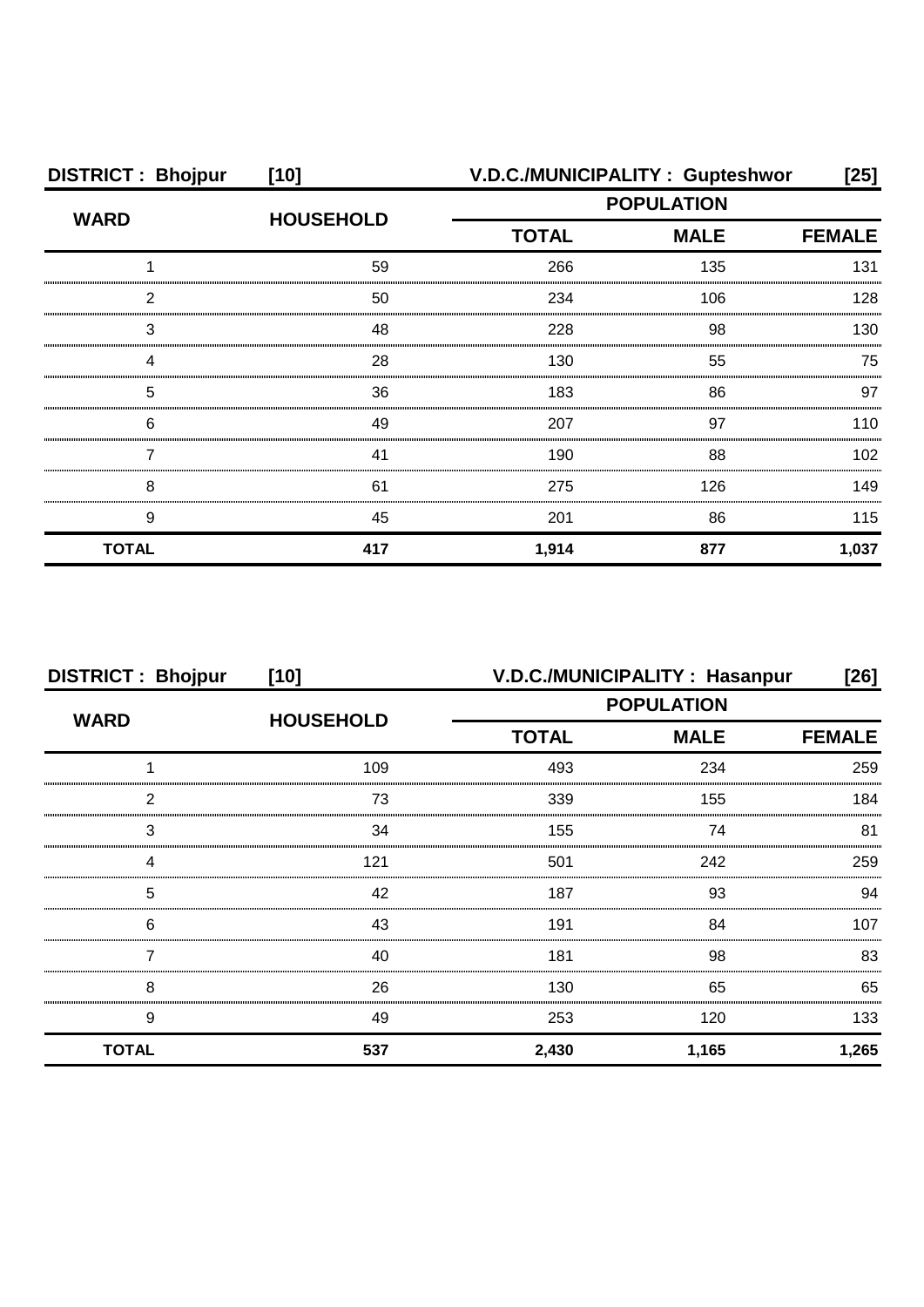| <b>DISTRICT: Bhojpur</b> | $[10]$           | V.D.C./MUNICIPALITY: Helauchha |             | [27]          |
|--------------------------|------------------|--------------------------------|-------------|---------------|
|                          | <b>HOUSEHOLD</b> | <b>POPULATION</b>              |             |               |
| <b>WARD</b>              |                  | <b>TOTAL</b>                   | <b>MALE</b> | <b>FEMALE</b> |
|                          | 45               | 215                            | 97          | 118           |
| 2                        | 66               | 341                            | 172         | 169           |
| З                        | 84               | 405                            | 199         | 206           |
|                          | 88               | 447                            | 221         | 226           |
| 5                        | 139              | 803                            | 401         | 402           |
| 6                        | 54               | 237                            | 117         | 120           |
|                          | 103              | 501                            | 233         | 268           |
| 8                        | 74               | 342                            | 155         | 187           |
| 9                        | 99               | 420                            | 174         | 246           |
| <b>TOTAL</b>             | 752              | 3,711                          | 1,769       | 1,942         |

| <b>DISTRICT: Bhojpur</b> | $[10]$           | V.D.C./MUNICIPALITY: Homtang<br>[28] |                   |               |
|--------------------------|------------------|--------------------------------------|-------------------|---------------|
|                          | <b>HOUSEHOLD</b> |                                      | <b>POPULATION</b> |               |
| <b>WARD</b>              |                  | <b>TOTAL</b>                         | <b>MALE</b>       | <b>FEMALE</b> |
|                          | 292              | 1,190                                | 561               | 629           |
| 2                        | 165              | 670                                  | 309               | 361           |
| 3                        | 163              | 720                                  | 335               | 385           |
|                          | 220              | 993                                  | 426               | 567           |
| 5                        | 61               | 282                                  | 135               | 147           |
| 6                        | 59               | 278                                  | 132               | 146           |
|                          | 78               | 314                                  | 142               | 172           |
| 8                        | 142              | 538                                  | 234               | 304           |
| 9                        | 95               | 380                                  | 173               | 207           |
| <b>TOTAL</b>             | 1,275            | 5,365                                | 2,447             | 2,918         |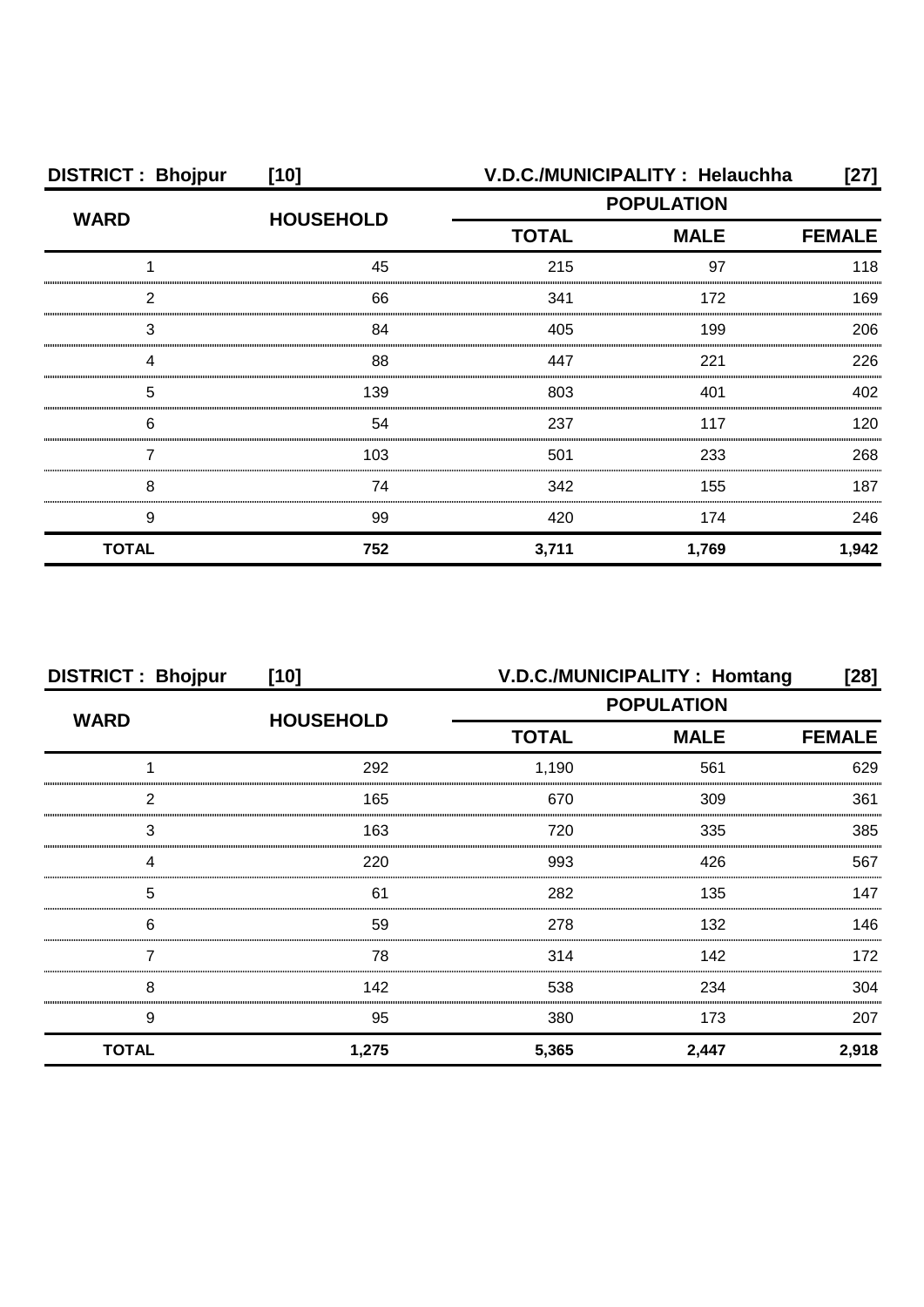| <b>DISTRICT: Bhojpur</b> | $[10]$           |                   | V.D.C./MUNICIPALITY: Jarayotar | [29]          |
|--------------------------|------------------|-------------------|--------------------------------|---------------|
|                          | <b>HOUSEHOLD</b> | <b>POPULATION</b> |                                |               |
| <b>WARD</b>              |                  | <b>TOTAL</b>      | <b>MALE</b>                    | <b>FEMALE</b> |
|                          | 152              | 723               | 343                            | 380           |
| າ                        | 86               | 458               | 216                            | 242           |
| 3                        | 114              | 481               | 214                            | 267           |
|                          | 95               | 444               | 210                            | 234           |
| 5                        | 97               | 531               | 254                            | 277           |
| 6                        | 55               | 237               | 106                            | 131           |
|                          | 54               | 258               | 117                            | 141           |
| 8                        | 62               | 275               | 104                            | 171           |
| 9                        | 67               | 300               | 137                            | 163           |
| <b>TOTAL</b>             | 782              | 3,707             | 1,701                          | 2,006         |

| <b>DISTRICT: Bhojpur</b> | $[10]$           | V.D.C./MUNICIPALITY: Keemalung<br>[30]<br><b>POPULATION</b> |             |               |
|--------------------------|------------------|-------------------------------------------------------------|-------------|---------------|
|                          |                  |                                                             |             |               |
| <b>WARD</b>              | <b>HOUSEHOLD</b> | <b>TOTAL</b>                                                | <b>MALE</b> | <b>FEMALE</b> |
|                          | 35               | 168                                                         | 84          | 84            |
| 2                        | 48               | 268                                                         | 141         | 127           |
| 3                        | 22               | 148                                                         | 67          | 81            |
|                          | 22               | 138                                                         | 67          | 71            |
| 5                        | 30               | 197                                                         | 101         | 96            |
| 6                        | 27               | 141                                                         | 67          | 74            |
|                          | 51               | 255                                                         | 112         | 143           |
| 8                        | 57               | 234                                                         | 100         | 134           |
| 9                        | 26               | 116                                                         | 43          | 73            |
| <b>TOTAL</b>             | 318              | 1,665                                                       | 782         | 883           |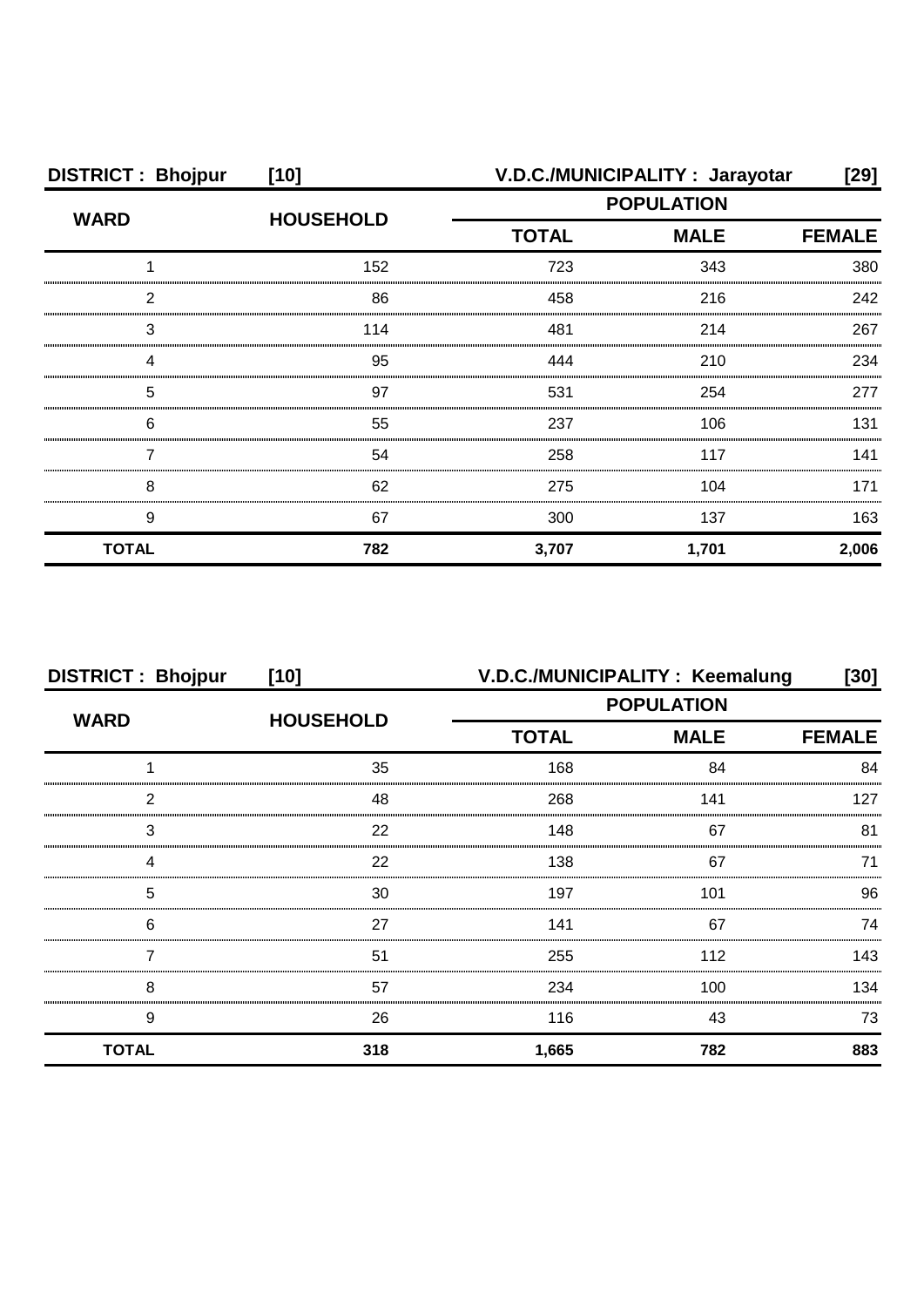| <b>DISTRICT: Bhojpur</b> | $[10]$           |                                                  | V.D.C./MUNICIPALITY: Keurenipani | [31]  |
|--------------------------|------------------|--------------------------------------------------|----------------------------------|-------|
| <b>WARD</b>              | <b>HOUSEHOLD</b> | <b>POPULATION</b><br><b>MALE</b><br><b>TOTAL</b> |                                  |       |
|                          |                  |                                                  | <b>FEMALE</b>                    |       |
|                          | 128              | 644                                              | 297                              | 347   |
| 2                        | 61               | 315                                              | 157                              | 158   |
| 3                        | 121              | 523                                              | 254                              | 269   |
|                          | 52               | 206                                              | 96                               | 110   |
| 5                        | 112              | 444                                              | 206                              | 238   |
| 6                        | 93               | 447                                              | 211                              | 236   |
|                          | 103              | 428                                              | 211                              | 217   |
| 8                        | 69               | 329                                              | 159                              | 170   |
| 9                        | 134              | 617                                              | 291                              | 326   |
| <b>TOTAL</b>             | 873              | 3,953                                            | 1,882                            | 2,071 |

| <b>DISTRICT: Bhojpur</b> | $[10]$           | V.D.C./MUNICIPALITY: Khairang<br>$[32]$ |                   |               |
|--------------------------|------------------|-----------------------------------------|-------------------|---------------|
|                          |                  |                                         | <b>POPULATION</b> |               |
| <b>WARD</b>              | <b>HOUSEHOLD</b> | <b>TOTAL</b>                            | <b>MALE</b>       | <b>FEMALE</b> |
|                          | 86               | 418                                     | 178               | 240           |
| 2                        | 40               | 198                                     | 89                | 109           |
| 3                        | 49               | 238                                     | 114               | 124           |
| Δ                        | 127              | 556                                     | 269               | 287           |
| 5                        | 40               | 171                                     | 75                | 96            |
| 6                        | 50               | 266                                     | 120               | 146           |
|                          | 76               | 342                                     | 159               | 183           |
| 8                        | 51               | 300                                     | 128               | 172           |
| 9                        | 48               | 242                                     | 123               | 119           |
| <b>TOTAL</b>             | 567              | 2,731                                   | 1,255             | 1,476         |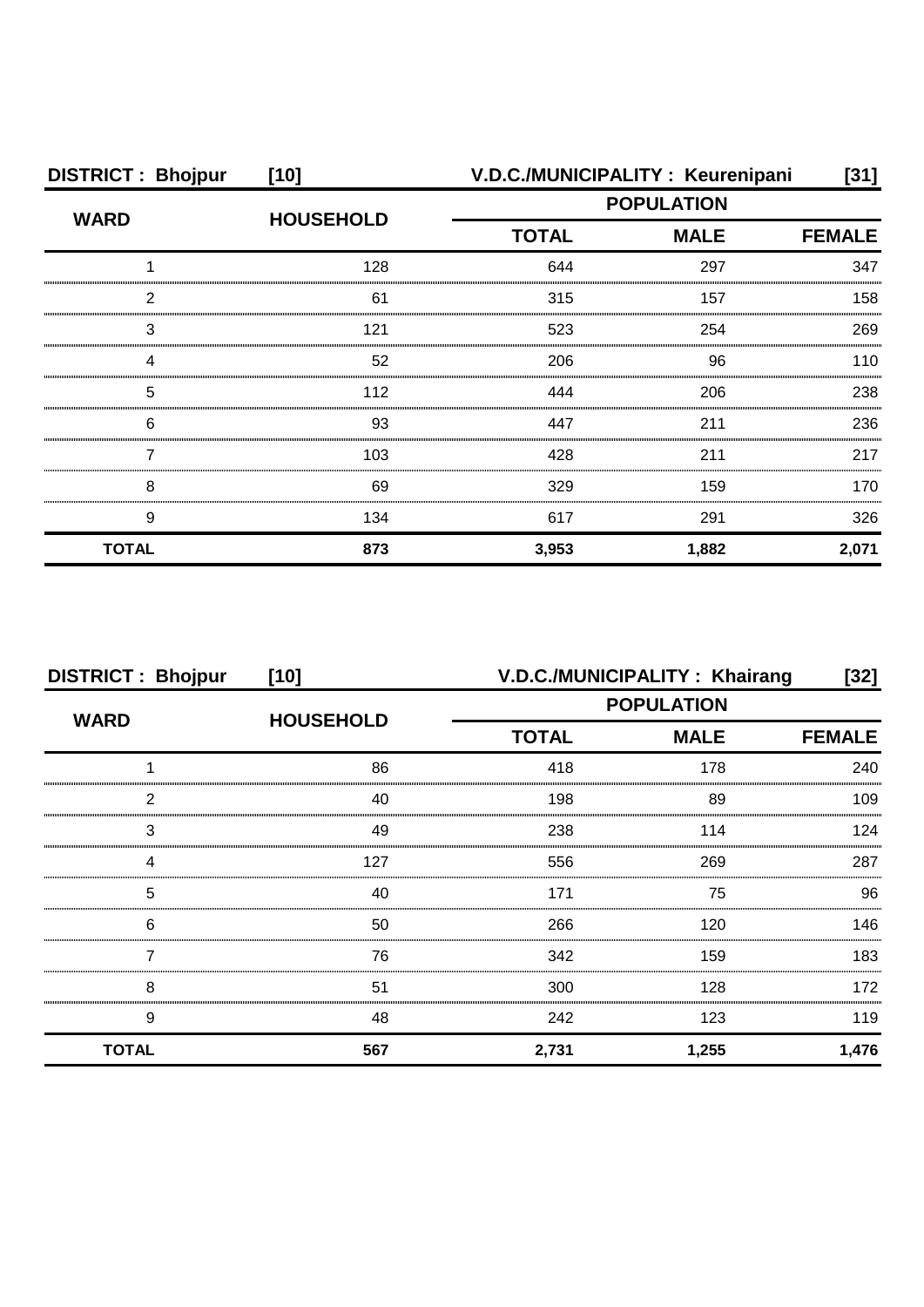| <b>DISTRICT: Bhojpur</b> | $[10]$           |                   | V.D.C./MUNICIPALITY: Khartamchha | $[33]$        |
|--------------------------|------------------|-------------------|----------------------------------|---------------|
| <b>WARD</b>              |                  | <b>POPULATION</b> |                                  |               |
|                          | <b>HOUSEHOLD</b> | <b>TOTAL</b>      | <b>MALE</b>                      | <b>FEMALE</b> |
|                          | 35               | 160               | 86                               | 74            |
| 2                        | 32               | 145               | 61                               | 84            |
| 3                        | 37               | 192               | 89                               | 103           |
| Δ                        | 40               | 195               | 88                               | 107           |
| 5                        | 36               | 159               | 84                               | 75            |
| 6                        | 57               | 293               | 138                              | 155           |
|                          | 27               | 149               | 68                               | 81            |
| 8                        | 28               | 126               | 68                               | 58            |
| 9                        | 33               | 170               | 72                               | 98            |
| <b>TOTAL</b>             | 325              | 1,589             | 754                              | 835           |

| <b>DISTRICT: Bhojpur</b> | $[10]$           | V.D.C./MUNICIPALITY: Khatamma<br>$[34]$ |             |               |
|--------------------------|------------------|-----------------------------------------|-------------|---------------|
| <b>WARD</b>              |                  | <b>POPULATION</b>                       |             |               |
|                          | <b>HOUSEHOLD</b> | <b>TOTAL</b>                            | <b>MALE</b> | <b>FEMALE</b> |
|                          | 29               | 123                                     | 59          | 64            |
| 2                        | 18               | 110                                     | 52          | 58            |
| 3                        | 28               | 148                                     | 72          | 76            |
| Δ                        | 21               | 106                                     | 53          | 53            |
| 5                        | 56               | 310                                     | 147         | 163           |
| 6                        | 40               | 228                                     | 121         | 107           |
|                          | 92               | 492                                     | 238         | 254           |
| 8                        | 88               | 421                                     | 196         | 225           |
| 9                        | 41               | 204                                     | 103         | 101           |
| <b>TOTAL</b>             | 413              | 2,142                                   | 1,041       | 1,101         |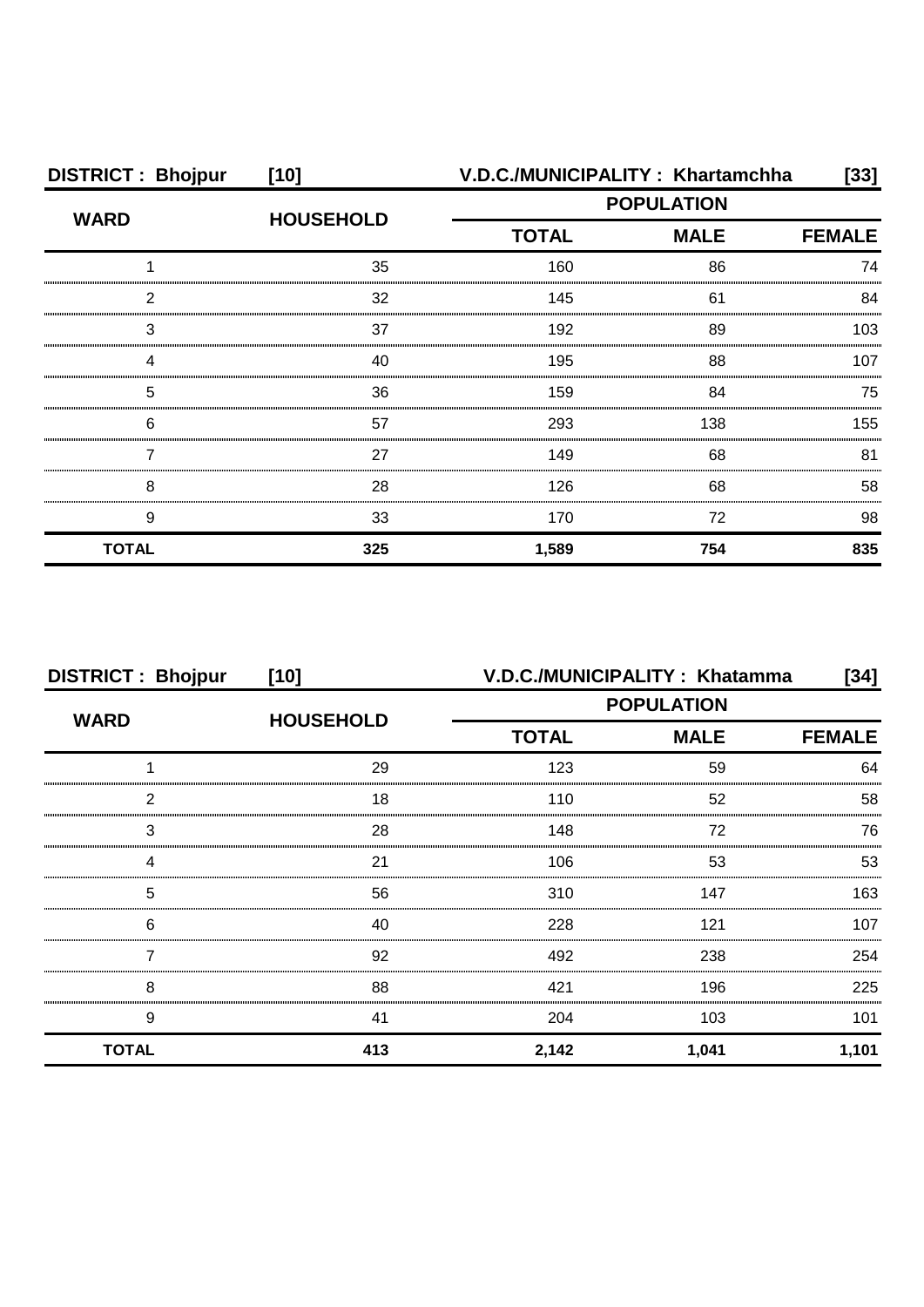| <b>DISTRICT: Bhojpur</b> | $[10]$           |                   | V.D.C./MUNICIPALITY: Khawa | [35]          |
|--------------------------|------------------|-------------------|----------------------------|---------------|
| <b>WARD</b>              | <b>HOUSEHOLD</b> | <b>POPULATION</b> |                            |               |
|                          |                  | <b>TOTAL</b>      | <b>MALE</b>                | <b>FEMALE</b> |
|                          | 42               | 193               | 97                         | 96            |
| 2                        | 44               | 180               | 90                         | 90            |
| 3                        | 44               | 189               | 81                         | 108           |
|                          | 34               | 158               | 72                         | 86            |
| 5                        | 35               | 131               | 69                         | 62            |
| 6                        | 42               | 199               | 94                         | 105           |
|                          | 86               | 415               | 174                        | 241           |
| 8                        | 56               | 266               | 108                        | 158           |
| 9                        | 64               | 233               | 109                        | 124           |
| <b>TOTAL</b>             | 447              | 1,964             | 894                        | 1,070         |

| <b>DISTRICT: Bhojpur</b> | $[10]$           |                   | V.D.C./MUNICIPALITY: Kot | [36]          |
|--------------------------|------------------|-------------------|--------------------------|---------------|
| <b>WARD</b>              | <b>HOUSEHOLD</b> | <b>POPULATION</b> |                          |               |
|                          |                  | <b>TOTAL</b>      | <b>MALE</b>              | <b>FEMALE</b> |
|                          | 73               | 327               | 157                      | 170           |
| 2                        | 104              | 441               | 188                      | 253           |
| 3                        | 42               | 182               | 82                       | 100           |
| 4                        | 99               | 398               | 176                      | 222           |
| 5                        | 61               | 251               | 116                      | 135           |
| 6                        | 171              | 726               | 343                      | 383           |
|                          | 102              | 453               | 206                      | 247           |
| 8                        | 145              | 621               | 305                      | 316           |
| 9                        | 66               | 282               | 133                      | 149           |
| <b>TOTAL</b>             | 863              | 3,681             | 1,706                    | 1,975         |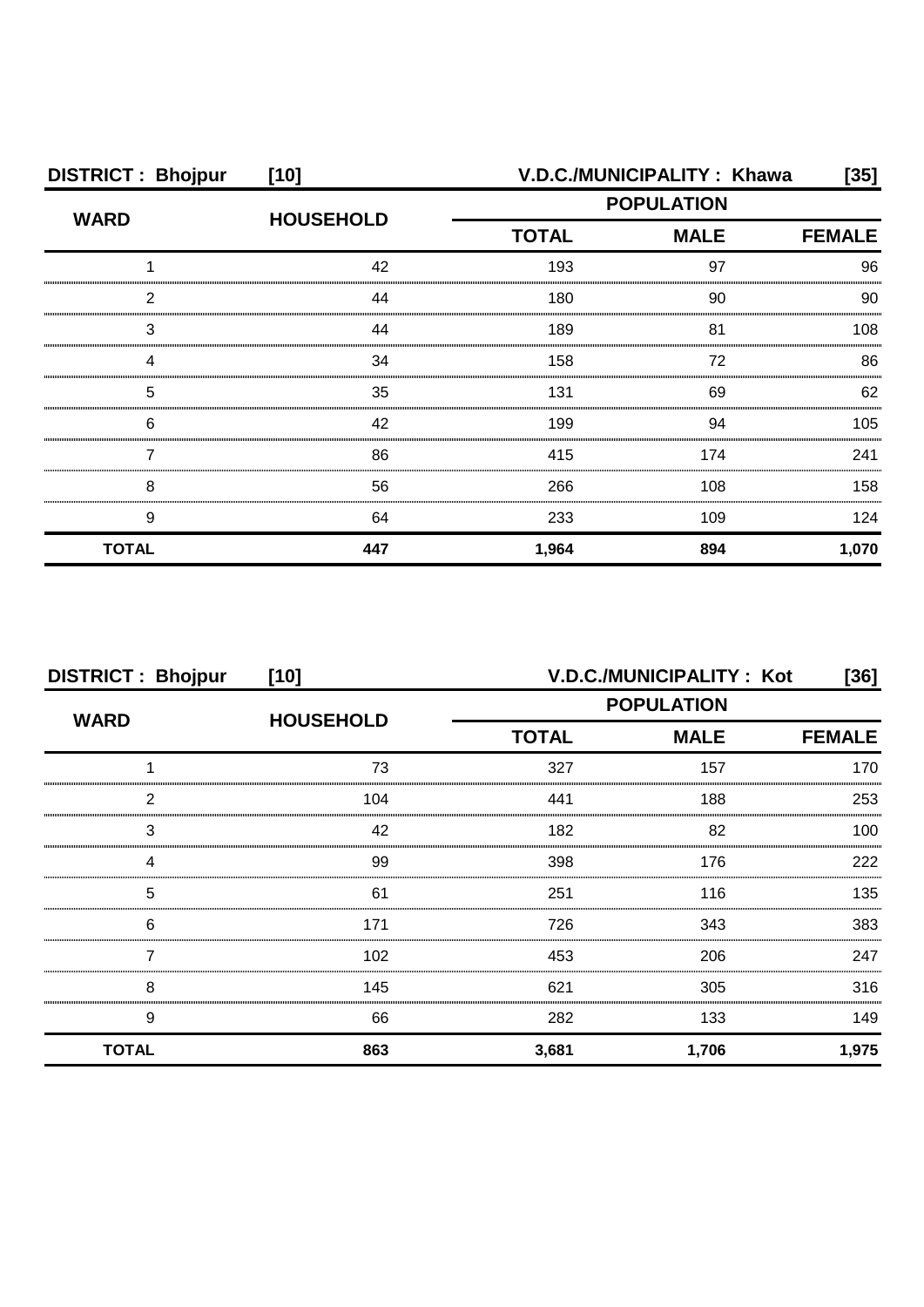| <b>DISTRICT: Bhojpur</b>                    | $[10]$           | V.D.C./MUNICIPALITY: Kudak Kaule |             |               |  |
|---------------------------------------------|------------------|----------------------------------|-------------|---------------|--|
| <b>WARD</b>                                 | <b>HOUSEHOLD</b> | <b>POPULATION</b>                |             |               |  |
|                                             |                  | <b>TOTAL</b>                     | <b>MALE</b> | <b>FEMALE</b> |  |
|                                             | 92               | 448                              | 219         | 229           |  |
| 2                                           | 63               | 315                              | 148         | 167           |  |
| 3                                           | 68               | 354                              | 174         | 180           |  |
| Δ                                           | 39               | 195                              | 87          | 108           |  |
| 5                                           | 52               | 236                              | 105         | 131           |  |
| 6<br>,,,,,,,,,,,,,,,,,,,,,,,,,,,,,,,,,,,,,, | 72               | 373                              | 189         | 184           |  |
|                                             | 47               | 192                              | 93          | 99            |  |
| 8                                           | 41               | 188                              | 89          | 99            |  |
| 9                                           | 31               | 160                              | 76          | 84            |  |
| <b>TOTAL</b>                                | 505              | 2,461                            | 1,180       | 1,281         |  |

| <b>DISTRICT: Bhojpur</b> | $[10]$           |                             | V.D.C./MUNICIPALITY: Kulung | [38]  |
|--------------------------|------------------|-----------------------------|-----------------------------|-------|
| <b>WARD</b>              |                  | <b>POPULATION</b>           |                             |       |
|                          | <b>HOUSEHOLD</b> | <b>TOTAL</b><br><b>MALE</b> | <b>FEMALE</b>               |       |
|                          | 101              | 435                         | 211                         | 224   |
| 2                        | 144              | 620                         | 317                         | 303   |
| 3                        | 105              | 484                         | 239                         | 245   |
| Δ                        | 95               | 465                         | 226                         | 239   |
| 5                        | 113              | 519                         | 250                         | 269   |
| 6                        | 79               | 350                         | 171                         | 179   |
|                          | 113              | 545                         | 258                         | 287   |
| 8                        | 45               | 216                         | 99                          | 117   |
| 9                        | 79               | 379                         | 171                         | 208   |
| <b>TOTAL</b>             | 874              | 4,013                       | 1,942                       | 2,071 |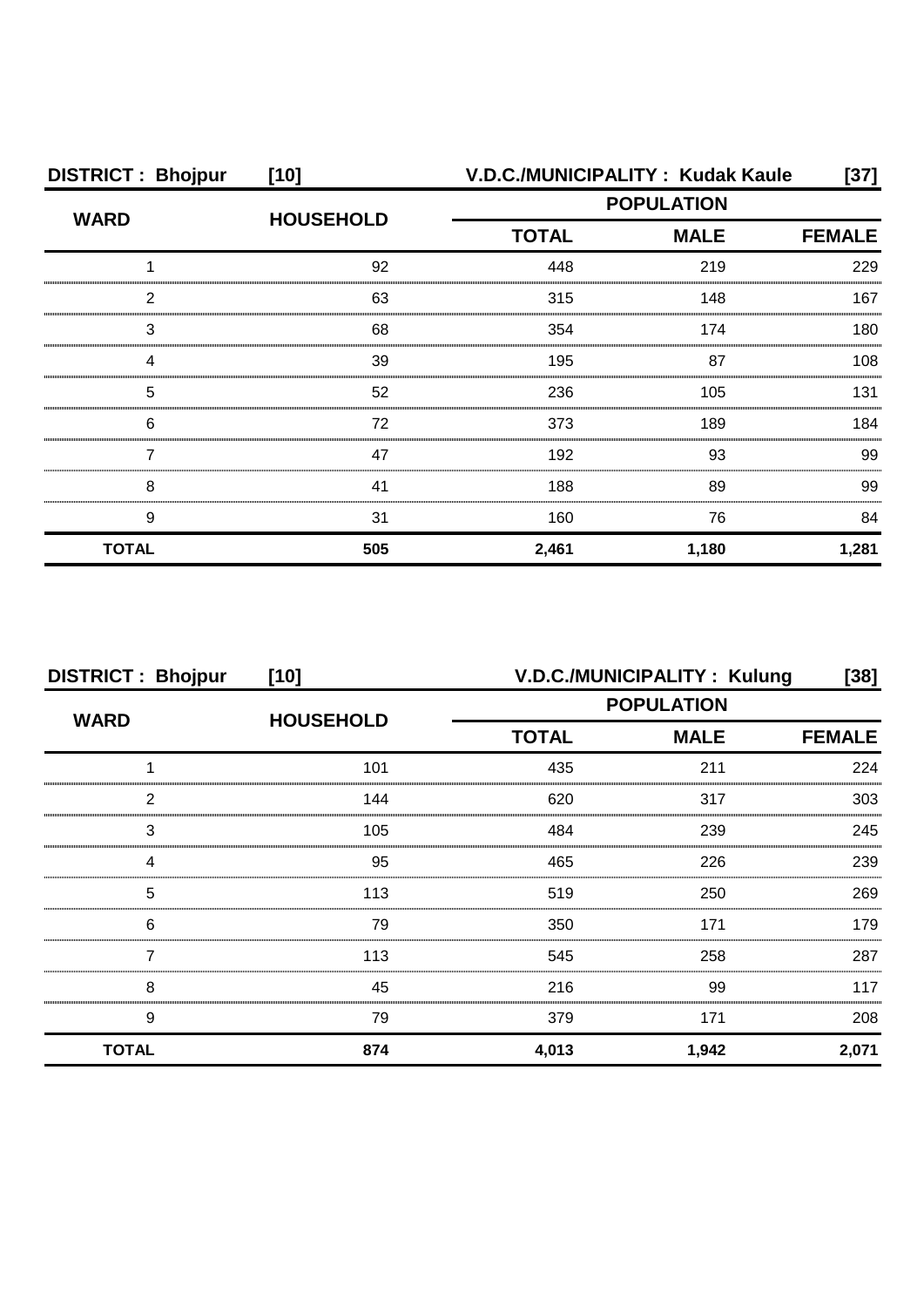| <b>DISTRICT: Bhojpur</b> | $[10]$           |                   | V.D.C./MUNICIPALITY : Lekharka | [39]  |
|--------------------------|------------------|-------------------|--------------------------------|-------|
| <b>WARD</b>              | <b>HOUSEHOLD</b> | <b>POPULATION</b> |                                |       |
|                          |                  | <b>TOTAL</b>      | <b>MALE</b>                    |       |
|                          | 9                | 36                | 13                             | 23    |
| 2                        | 89               | 460               | 216                            | 244   |
| З                        | 60               | 278               | 141                            | 137   |
|                          | 95               | 436               | 203                            | 233   |
| 5                        | 43               | 186               | 88                             | 98    |
| 6                        | 59               | 256               | 118                            | 138.  |
|                          | 74               | 361               | 170                            | 191   |
| 8                        | 46               | 230               | 102                            | 128   |
| 9                        | 57               | 313               | 149                            | 164   |
| <b>TOTAL</b>             | 532              | 2,556             | 1,200                          | 1,356 |

| <b>DISTRICT: Bhojpur</b> | $[10]$           | V.D.C./MUNICIPALITY : Mane Bhanjyang |                   | [40]          |
|--------------------------|------------------|--------------------------------------|-------------------|---------------|
| <b>WARD</b>              |                  |                                      | <b>POPULATION</b> |               |
|                          | <b>HOUSEHOLD</b> | <b>TOTAL</b>                         | <b>MALE</b>       | <b>FEMALE</b> |
|                          | 57               | 269                                  | 138               | 131           |
| 2                        | 25               | 141                                  | 70                |               |
| 3                        | 52               | 259                                  | 113               | 146           |
| Δ                        | 43               | 262                                  | 132               | 130           |
| 5                        | 70               | 328                                  | 157               | 171           |
| 6                        | 54               | 255                                  | 118               | 137           |
|                          | 53               | 284                                  | 137               | 147           |
| 8                        | 83               | 416                                  | 203               | 213           |
| 9                        | 85               | 457                                  | 219               | 238           |
| <b>TOTAL</b>             | 522              | 2,671                                | 1,287             | 1,384         |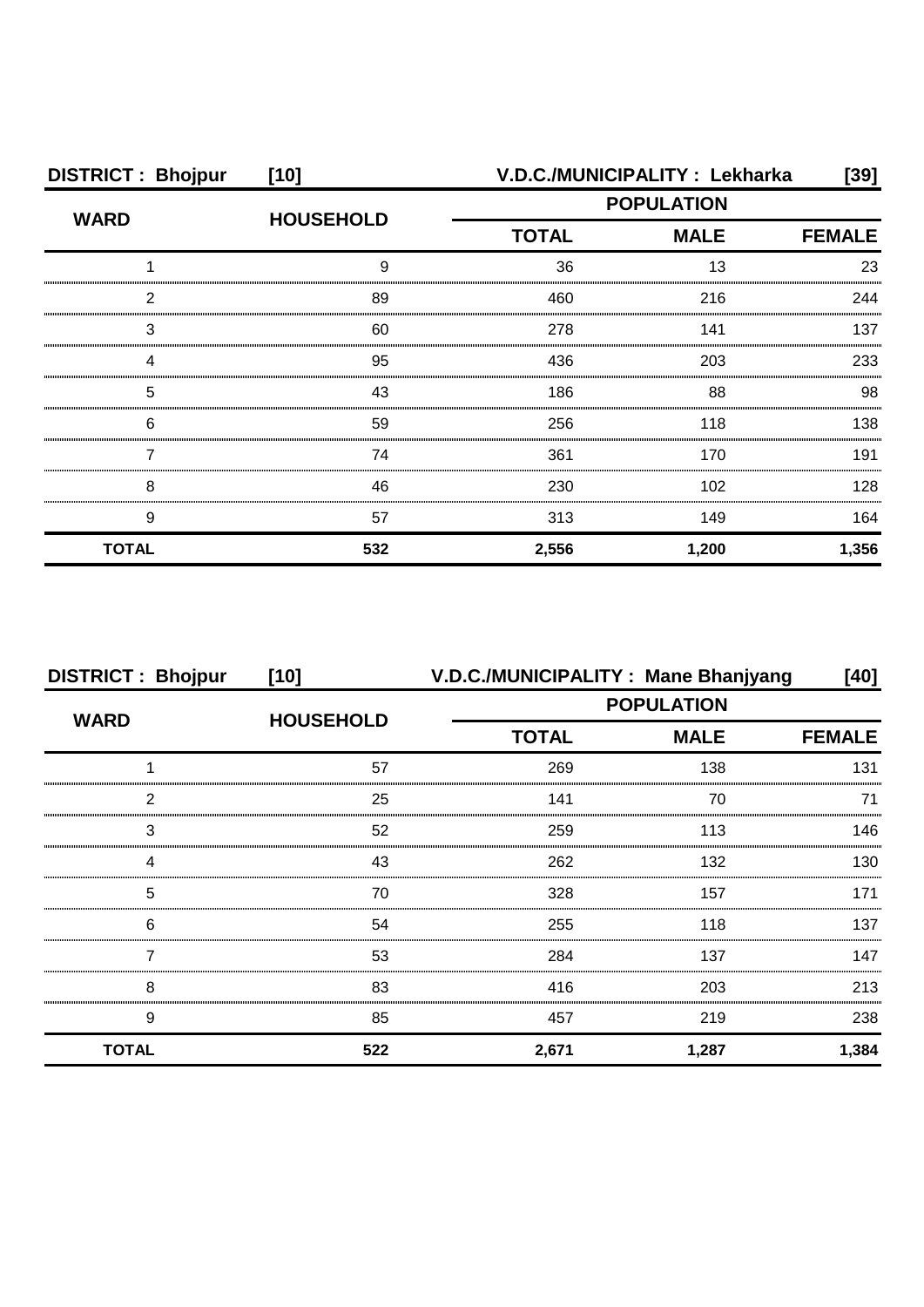| <b>DISTRICT: Bhojpur</b> | $[10]$           | V.D.C./MUNICIPALITY: Mulpani |                    | [41]          |
|--------------------------|------------------|------------------------------|--------------------|---------------|
| <b>WARD</b>              | <b>HOUSEHOLD</b> | <b>POPULATION</b>            |                    |               |
|                          |                  | <b>TOTAL</b>                 | <b>MALE</b><br>121 | <b>FEMALE</b> |
|                          | 64               | 279                          |                    | 158           |
| っ                        | 206              | 948                          | 451                | 497           |
| 3                        | 44               | 185                          | 85                 | 100           |
|                          | 53               | 266                          | 137                | 129           |
| 5                        | 217              | 1,004                        | 465                | 539           |
| 6                        | 72               | 314                          | 157                | 157           |
|                          | 111              | 457                          | 225                | 232           |
| 8                        | 34               | 149                          | 69                 | 80            |
| 9                        | 43               | 223                          | 108                | 115           |
| <b>TOTAL</b>             | 844              | 3,825                        | 1,818              | 2,007         |

| <b>DISTRICT: Bhojpur</b> | $[10]$           |                   | V.D.C./MUNICIPALITY: Nagi    | [42] |
|--------------------------|------------------|-------------------|------------------------------|------|
| <b>WARD</b>              | <b>HOUSEHOLD</b> | <b>POPULATION</b> |                              |      |
|                          |                  | <b>TOTAL</b>      | <b>MALE</b><br><b>FEMALE</b> |      |
|                          | 25               | 142               | 60                           | 82   |
| っ                        | 16               | 83                | 34                           | 49   |
| 3                        | 17               | 56                | 22                           | 34   |
|                          | 37               | 169               | 84                           | 85   |
| 5                        | 24               | 86                | 43                           | 43   |
| 6                        | 22               | 89                | 43                           | 46   |
|                          | 59               | 288               | 125                          | 163  |
| 8                        | 33               | 140               | 62                           | 78   |
| 9                        | 29               | 141               | 66                           | 75   |
| <b>TOTAL</b>             | 262              | 1,194             | 539                          | 655  |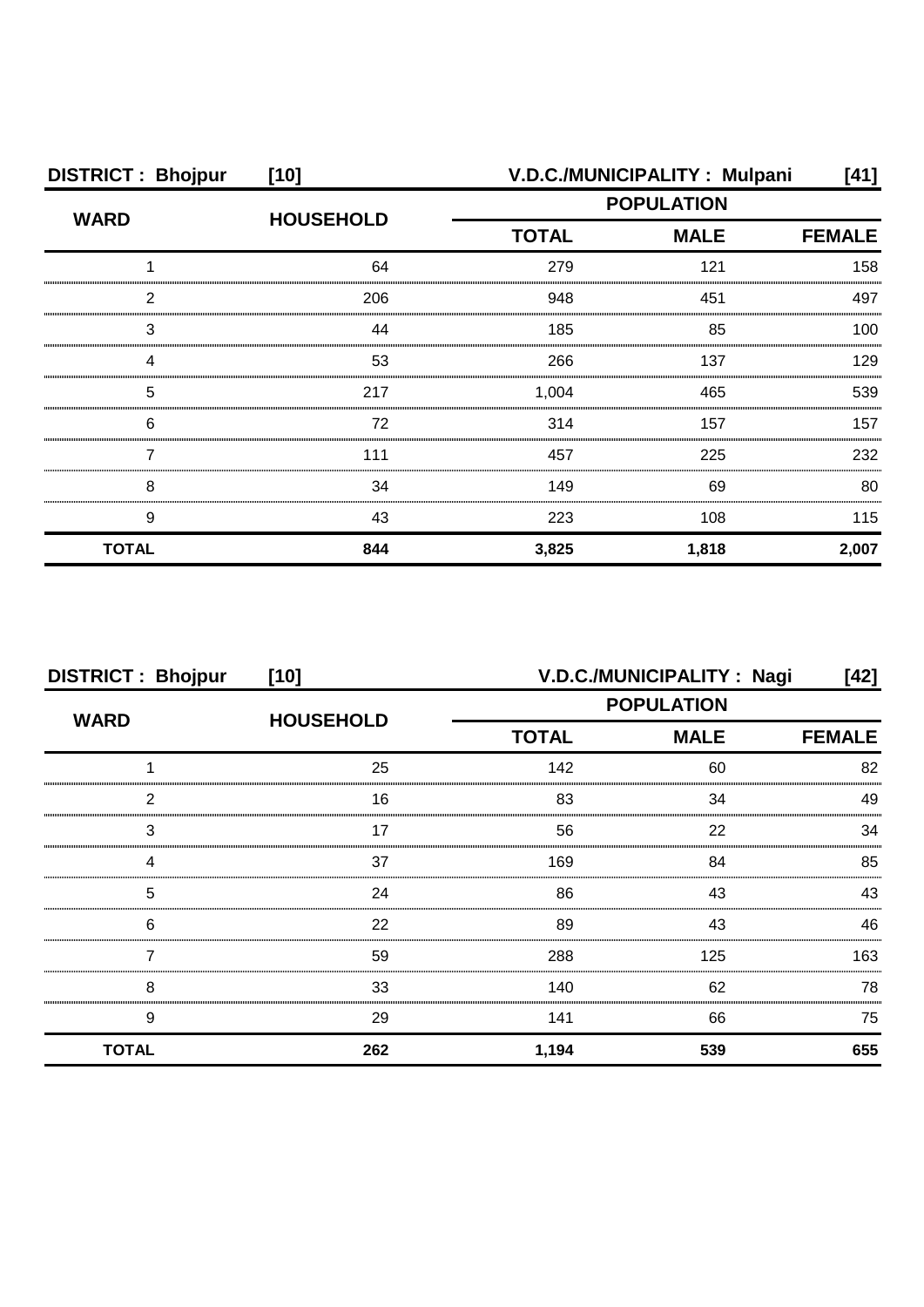| <b>DISTRICT: Bhojpur</b> | $[10]$           | V.D.C./MUNICIPALITY: Nepaledada                  |               |       |  |
|--------------------------|------------------|--------------------------------------------------|---------------|-------|--|
| <b>WARD</b>              | <b>HOUSEHOLD</b> | <b>POPULATION</b><br><b>MALE</b><br><b>TOTAL</b> |               |       |  |
|                          |                  |                                                  | <b>FEMALE</b> |       |  |
|                          | 100              | 459                                              | 229           | 230   |  |
| 2                        | 88               | 373                                              | 185           | 188   |  |
| 3                        | 54               | 203                                              | 87            | 116   |  |
| Δ                        | 83               | 408                                              | 197           | 211   |  |
| 5                        | 99               | 452                                              | 219           | 233   |  |
| 6                        | 85               | 377                                              | 176           | 201   |  |
|                          | 82               | 366                                              | 162           | 204   |  |
| 8                        | 48               | 210                                              | 110           | 100   |  |
| 9                        | 130              | 628                                              | 284           | 344   |  |
| <b>TOTAL</b>             | 769              | 3,476                                            | 1,649         | 1,827 |  |

| <b>DISTRICT: Bhojpur</b> | $[10]$           | V.D.C./MUNICIPALITY: Okhre<br>[44] |             |               |
|--------------------------|------------------|------------------------------------|-------------|---------------|
| <b>WARD</b>              |                  | <b>POPULATION</b>                  |             |               |
|                          | <b>HOUSEHOLD</b> | <b>TOTAL</b>                       | <b>MALE</b> | <b>FEMALE</b> |
|                          | 68               | 302                                | 132         | 170           |
| 2                        | 56               | 241                                | 112         | 129           |
| 3                        | 72               | 351                                | 147         | 204           |
| Δ                        | 80               | 344                                | 159         | 185           |
| 5                        | 59               | 277                                | 121         | 156           |
| 6                        | 63               | 294                                | 136         | 158           |
|                          | 59               | 262                                | 129         | 133           |
| 8                        | 61               | 306                                | 134         | 172           |
| 9                        | 46               | 238                                | 116         | 122           |
| <b>TOTAL</b>             | 564              | 2,615                              | 1,186       | 1,429         |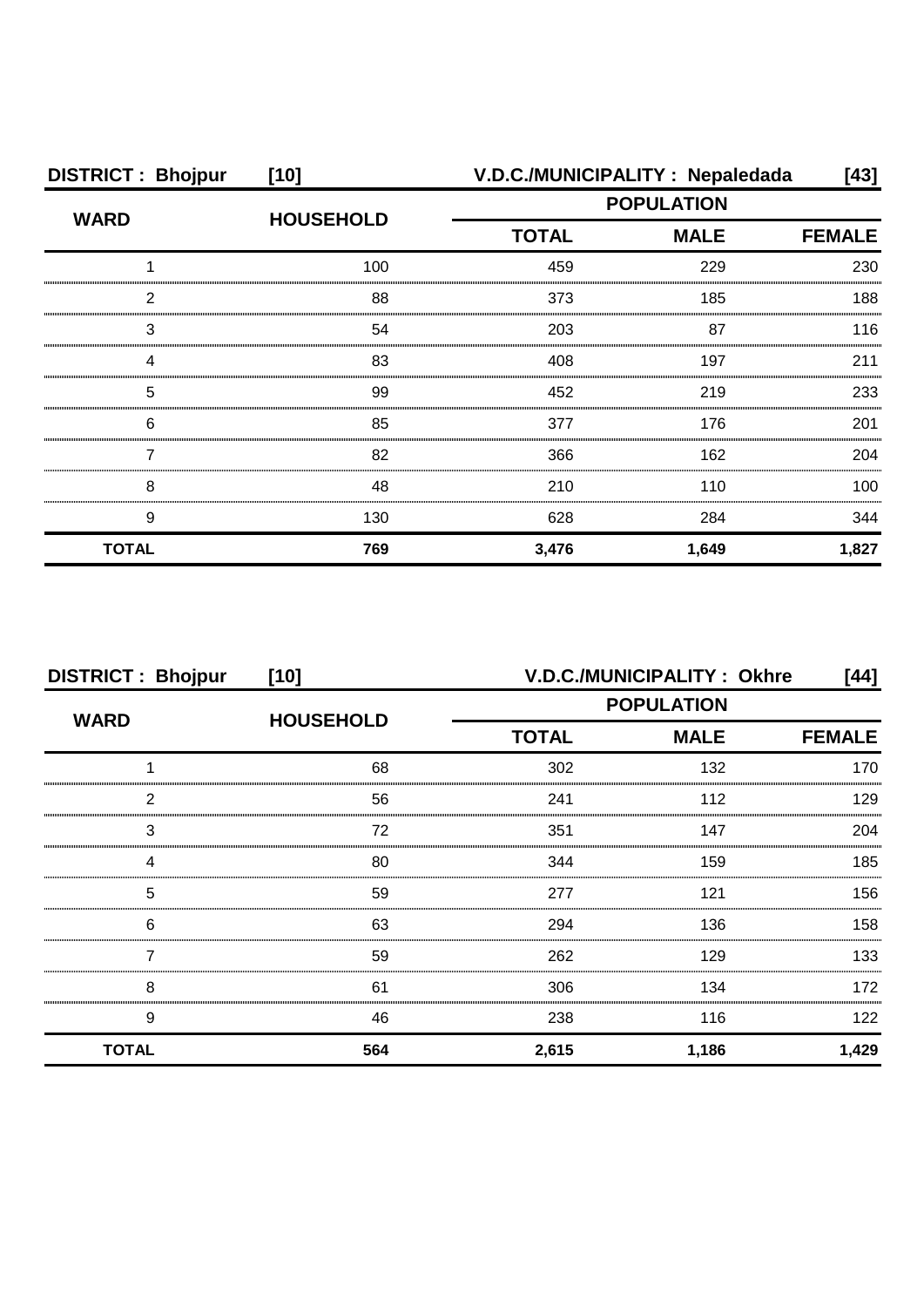| <b>DISTRICT: Bhojpur</b> | $[10]$           |                             | V.D.C./MUNICIPALITY: Pangcha | [45]          |
|--------------------------|------------------|-----------------------------|------------------------------|---------------|
| <b>WARD</b>              | <b>HOUSEHOLD</b> |                             | <b>POPULATION</b>            |               |
|                          |                  | <b>TOTAL</b><br><b>MALE</b> |                              | <b>FEMALE</b> |
|                          | 24               | 129                         | 62                           | 67            |
| っ                        | 34               | 152                         | 70                           | 82            |
| 3                        | 51               | 210                         | 110                          | 100           |
|                          | 87               | 481                         | 239                          | 242           |
| 5                        | 69               | 398                         | 188                          | 210           |
| 6                        | 53               | 289                         | 130                          | 159           |
|                          | 40               | 202                         | 104                          | 98            |
| 8                        | 64               | 306                         | 141                          | 165           |
| 9                        | 61               | 290                         | 134                          | 156           |
| <b>TOTAL</b>             | 483              | 2,457                       | 1,178                        | 1,279         |

| <b>DISTRICT: Bhojpur</b> | $[10]$           |                             | V.D.C./MUNICIPALITY: Patle Pani | [46]          |
|--------------------------|------------------|-----------------------------|---------------------------------|---------------|
| <b>WARD</b>              | <b>HOUSEHOLD</b> |                             | <b>POPULATION</b>               |               |
|                          |                  | <b>TOTAL</b><br><b>MALE</b> |                                 | <b>FEMALE</b> |
|                          | 85               | 409                         | 181                             | 228           |
| 2                        | 57               | 244                         | 117                             | 127           |
| 3                        | 88               | 408                         | 181                             | 227           |
|                          | 96               | 415                         | 180                             | 235           |
| 5                        | 51               | 199                         | 99                              | 100           |
| 6                        | 58               | 235                         | 112                             | 123.          |
|                          | 76               | 327                         | 144                             | 183           |
| 8                        | 107              | 523                         | 246                             | 277           |
| 9                        | 96               | 483                         | 236                             | 247           |
| <b>TOTAL</b>             | 714              | 3,243                       | 1,496                           | 1,747         |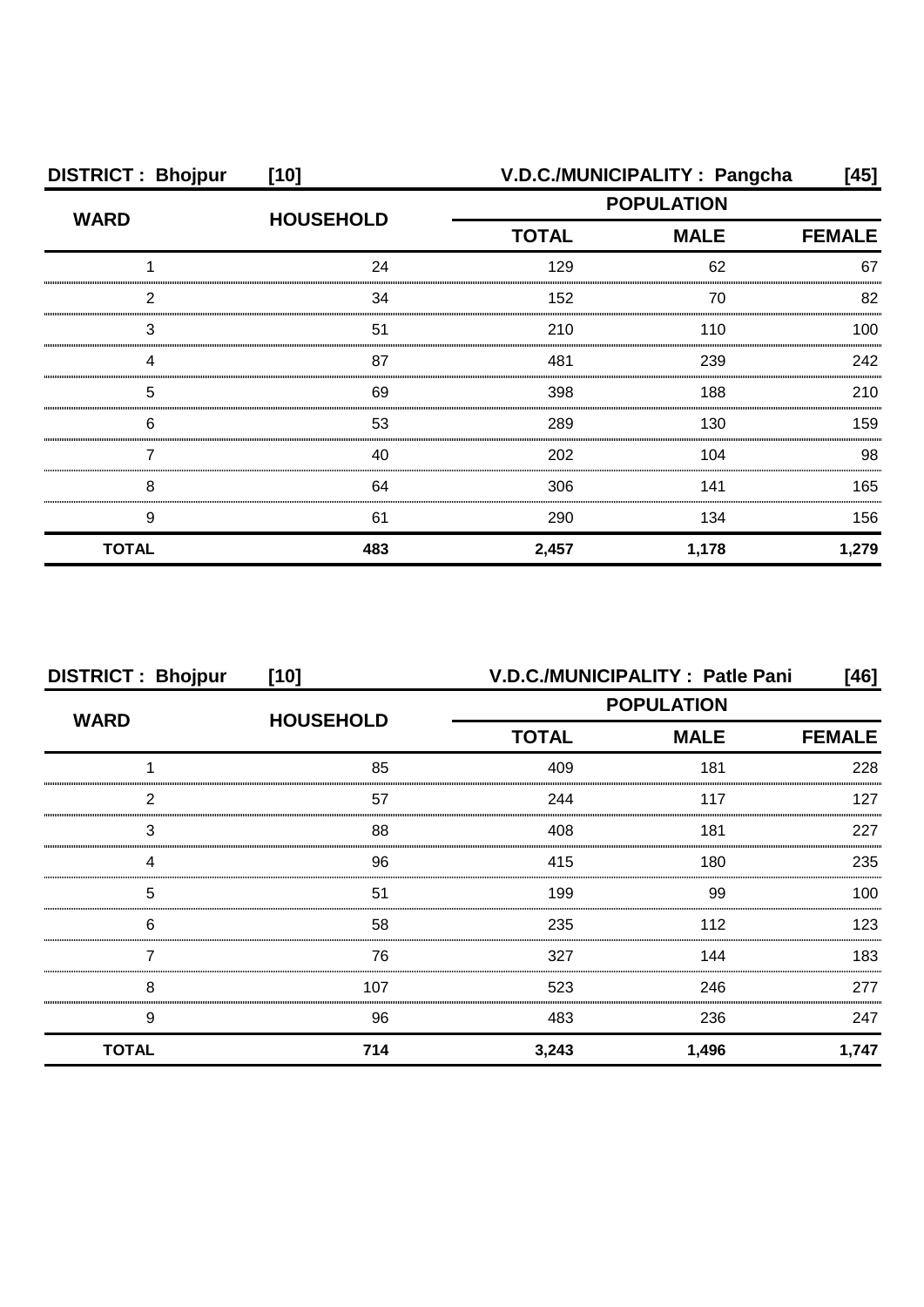| <b>DISTRICT: Bhojpur</b> | $[10]$           | V.D.C./MUNICIPALITY : Pawala<br>[47] |               |     |
|--------------------------|------------------|--------------------------------------|---------------|-----|
| <b>WARD</b>              |                  | <b>POPULATION</b>                    |               |     |
|                          | <b>HOUSEHOLD</b> | <b>TOTAL</b><br><b>MALE</b>          | <b>FEMALE</b> |     |
|                          | 18               | 94                                   | 45            | 49  |
| 2                        | 20               | 126                                  | 68            | 58  |
| 3                        | 32               | 189                                  | 100           | 89  |
|                          | 35               | 226                                  | 92            | 134 |
| 5                        | 21               | 114                                  | 65            | 49  |
| 6                        | 27               | 168                                  | 91            | 77  |
|                          | 27               | 128                                  | 58            | 70  |
| 8                        | 32               | 171                                  | 81            | 90  |
| 9                        | 26               | 125                                  | 59            | 66  |
| <b>TOTAL</b>             | 238              | 1,341                                | 659           | 682 |

| <b>DISTRICT: Bhojpur</b> | $[10]$           |                   | V.D.C./MUNICIPALITY : Pyauli | [48]          |
|--------------------------|------------------|-------------------|------------------------------|---------------|
| <b>WARD</b>              |                  | <b>POPULATION</b> |                              |               |
|                          | <b>HOUSEHOLD</b> | <b>TOTAL</b>      | <b>MALE</b>                  | <b>FEMALE</b> |
|                          | 66               | 316               | 143                          | 173           |
| 2                        | 66               | 307               | 136                          | 171           |
| 3                        | .91              | 329               | 154                          | 175           |
|                          | 94               | 461               | 208                          | 253           |
| 5                        | 64               | 251               | 116                          | 135           |
| 6                        | 41               | 175               | 84                           | 91            |
|                          | 45               | 193               | 80                           | 113           |
| 8                        | 44               | 193               | 91                           | 102           |
| 9                        | 43               | 179               | 86                           | 93            |
| <b>TOTAL</b>             | 554              | 2,404             | 1,098                        | 1,306         |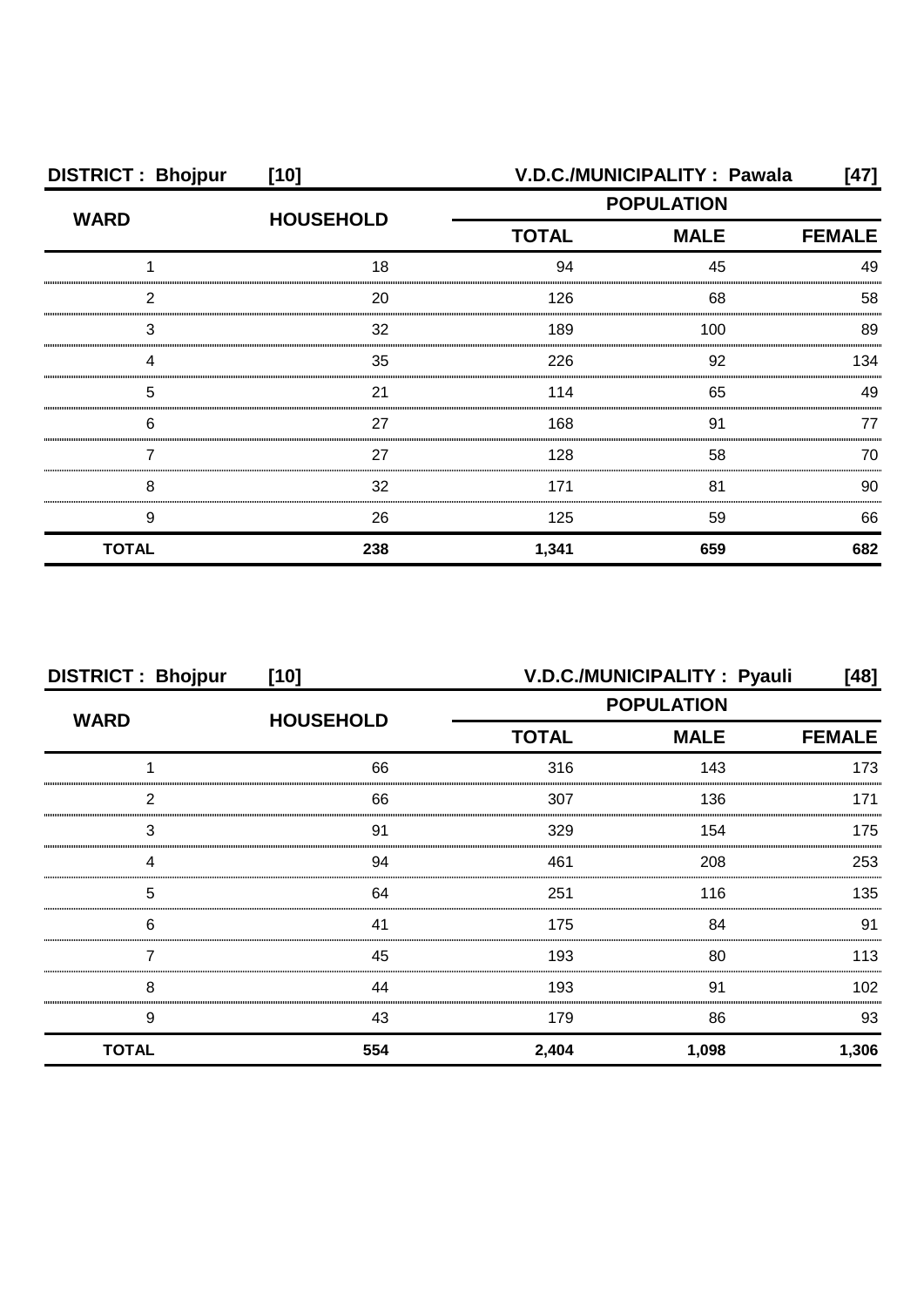| <b>DISTRICT: Bhojpur</b> | $[10]$           |                   | V.D.C./MUNICIPALITY: Ranibas | [49]  |
|--------------------------|------------------|-------------------|------------------------------|-------|
| <b>WARD</b>              | <b>HOUSEHOLD</b> | <b>POPULATION</b> |                              |       |
|                          |                  | <b>TOTAL</b>      | <b>MALE</b><br><b>FEMALE</b> |       |
|                          | 108              | 511               | 245                          | 266   |
| 2                        | 119              | 517               | 220                          | 297   |
| З                        | 155              | 744               | 349                          | 395   |
|                          | 157              | 691               | 326                          | 365   |
| 5                        | 128              | 610               | 296                          | 314   |
| 6                        | 62               | 284               | 125                          | 159   |
|                          | 93               | 430               | 214                          | 216   |
| 8                        | 205              | 787               | 367                          | 420   |
| 9                        | 200              | 1,015             | 469                          | 546   |
| <b>TOTAL</b>             | 1,227            | 5,589             | 2,611                        | 2,978 |

| <b>DISTRICT: Bhojpur</b> | $[10]$           |                   | V.D.C./MUNICIPALITY: Sangpang | [50]          |
|--------------------------|------------------|-------------------|-------------------------------|---------------|
|                          |                  | <b>POPULATION</b> |                               |               |
| <b>WARD</b>              | <b>HOUSEHOLD</b> | <b>TOTAL</b>      | <b>MALE</b>                   | <b>FEMALE</b> |
|                          | 68               | 290               | 125                           | 165           |
| 2                        | 53               | 209               | 92                            | 117           |
| 3                        | 72               | 333               | 157                           | 176           |
| Δ                        | 79               | 354               | 168                           | 186           |
| 5                        | 71               | 312               | 152                           | 160           |
| 6                        | 137              | 628               | 297                           | 331           |
|                          | 124              | 571               | 246                           | 325           |
| 8                        | 90               | 417               | 196                           | 221           |
| 9                        | 62               | 294               | 131                           | 163           |
| <b>TOTAL</b>             | 756              | 3,408             | 1,564                         | 1,844         |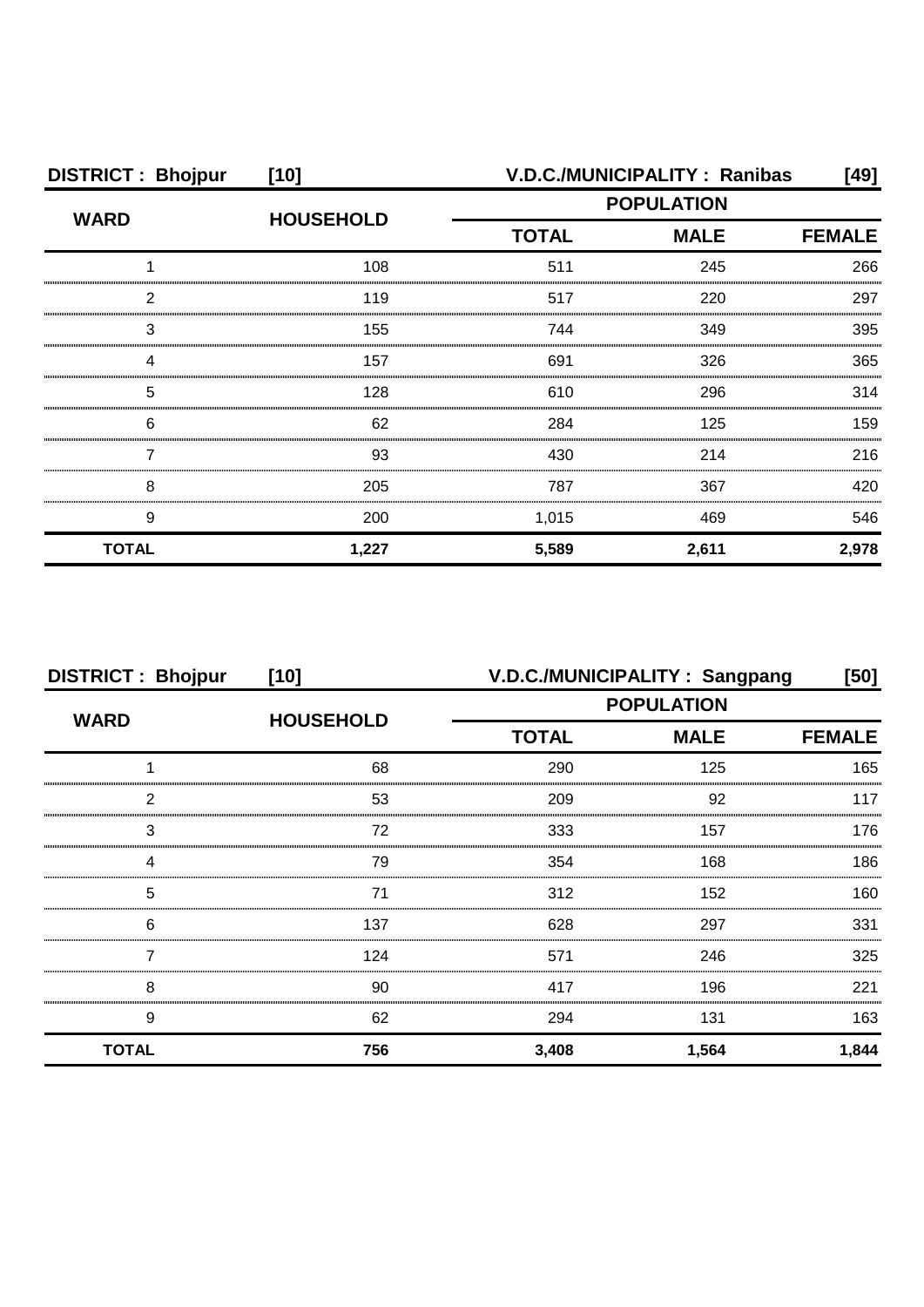| <b>DISTRICT: Bhojpur</b> | $[10]$           |              | V.D.C./MUNICIPALITY: Sano Dumma | [51]          |  |
|--------------------------|------------------|--------------|---------------------------------|---------------|--|
| <b>WARD</b>              | <b>HOUSEHOLD</b> |              | <b>POPULATION</b>               |               |  |
|                          |                  | <b>TOTAL</b> | <b>MALE</b>                     | <b>FEMALE</b> |  |
|                          | 155              | 726          | 311                             | 415           |  |
| 2                        | 36               | 185          | 82                              | 103           |  |
| 3                        | 18               | 77           | 27                              | 50            |  |
|                          | 57               | 261          | 131                             | 130           |  |
| 5                        | 56               | 245          | 109                             | 136           |  |
| 6                        | 28               | 173          | 73                              | 100           |  |
|                          | 101              | 485          | 245                             | 240           |  |
| 8                        | 31               | 136          | 63                              | 73            |  |
| 9                        | 17               | 76           | 38                              | 38            |  |
| <b>TOTAL</b>             | 499              | 2,364        | 1,079                           | 1,285         |  |

| <b>DISTRICT: Bhojpur</b> | $[10]$           |                   | V.D.C./MUNICIPALITY: Shyamsila | $[52]$        |
|--------------------------|------------------|-------------------|--------------------------------|---------------|
|                          |                  | <b>POPULATION</b> |                                |               |
| <b>WARD</b>              | <b>HOUSEHOLD</b> | <b>TOTAL</b>      | <b>MALE</b>                    | <b>FEMALE</b> |
|                          | 83               | 327               | 160                            | 167           |
| 2                        | 64               | 268               | 117                            | 151           |
| 3                        | 41               | 160               | 80                             | 80            |
|                          | 73               | 301               | 138                            | 163           |
| 5                        | 57               | 259               | 123                            | 136           |
| 6                        | 58               | 252               | 115                            | 137           |
|                          | .91              | 395               | 157                            | 238           |
| 8                        | 59               | 267               | 114                            | 153           |
| 9                        | 48               | 229               | 111                            | 118           |
| <b>TOTAL</b>             | 574              | 2,458             | 1,115                          | 1,343         |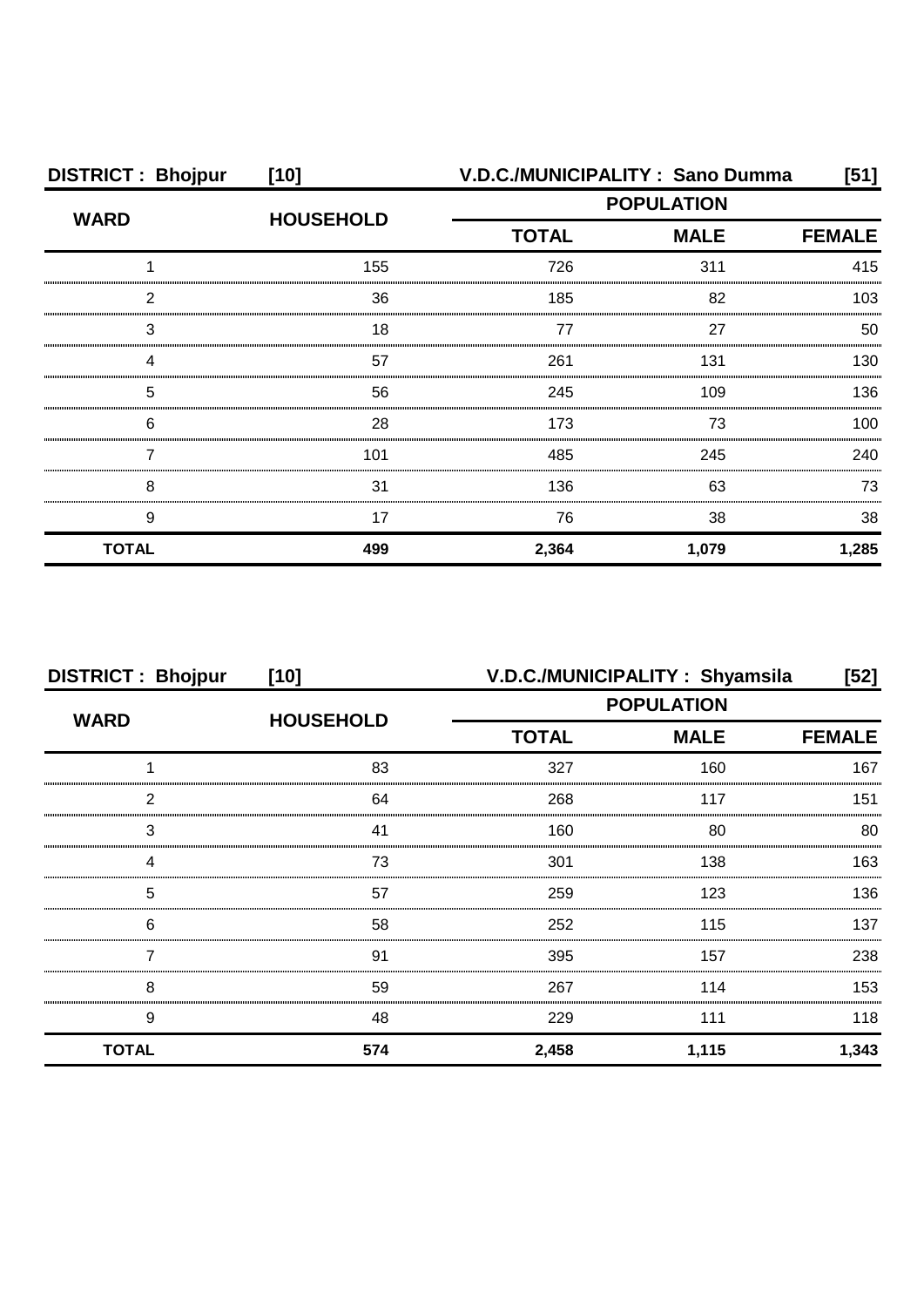| <b>DISTRICT: Bhojpur</b> | $[10]$           |              | V.D.C./MUNICIPALITY: Siddheswor | $[53]$        |
|--------------------------|------------------|--------------|---------------------------------|---------------|
|                          | <b>HOUSEHOLD</b> |              | <b>POPULATION</b>               |               |
| <b>WARD</b>              |                  | <b>TOTAL</b> | <b>MALE</b>                     | <b>FEMALE</b> |
|                          | 59               | 275          | 130                             | 145           |
| ົ                        | 72               | 359          | 169                             | 190           |
| З                        | 123              | 574          | 261                             | 313           |
|                          | 96               | 438          | 195                             | 243           |
| 5                        | 49               | 226          | 113                             | 113           |
| 6                        | 61               | 299          | 154                             | 145           |
|                          | 57               | 291          | 131                             | 160.          |
| 8                        | 37               | 171          | 78                              | 93            |
| 9                        | 47               | 209          | 98                              | 111           |
| <b>TOTAL</b>             | 601              | 2,842        | 1,329                           | 1,513         |

| <b>DISTRICT: Bhojpur</b> | $[10]$           | V.D.C./MUNICIPALITY: Sindrang<br>$[54]$ |                   |               |
|--------------------------|------------------|-----------------------------------------|-------------------|---------------|
|                          |                  |                                         | <b>POPULATION</b> |               |
| <b>WARD</b>              | <b>HOUSEHOLD</b> | <b>TOTAL</b>                            | <b>MALE</b>       | <b>FEMALE</b> |
|                          | 26               | 98                                      | 47                | 51            |
| 2                        | 20               | 82                                      | 42                | 40            |
| 3                        | 45               | 205                                     | 103               | 102           |
| Δ                        | 32               | 151                                     | 73                | 78            |
| 5                        | 26               | 101                                     | 48                | 53            |
| 6                        | 34               | 135                                     | 68                | 67            |
|                          | 35               | 103                                     | 45                | 58            |
| 8                        | 16               | 56                                      | 24                | 32            |
| 9                        | 25               | 115                                     | 58                | 57            |
| <b>TOTAL</b>             | 259              | 1,046                                   | 508               | 538           |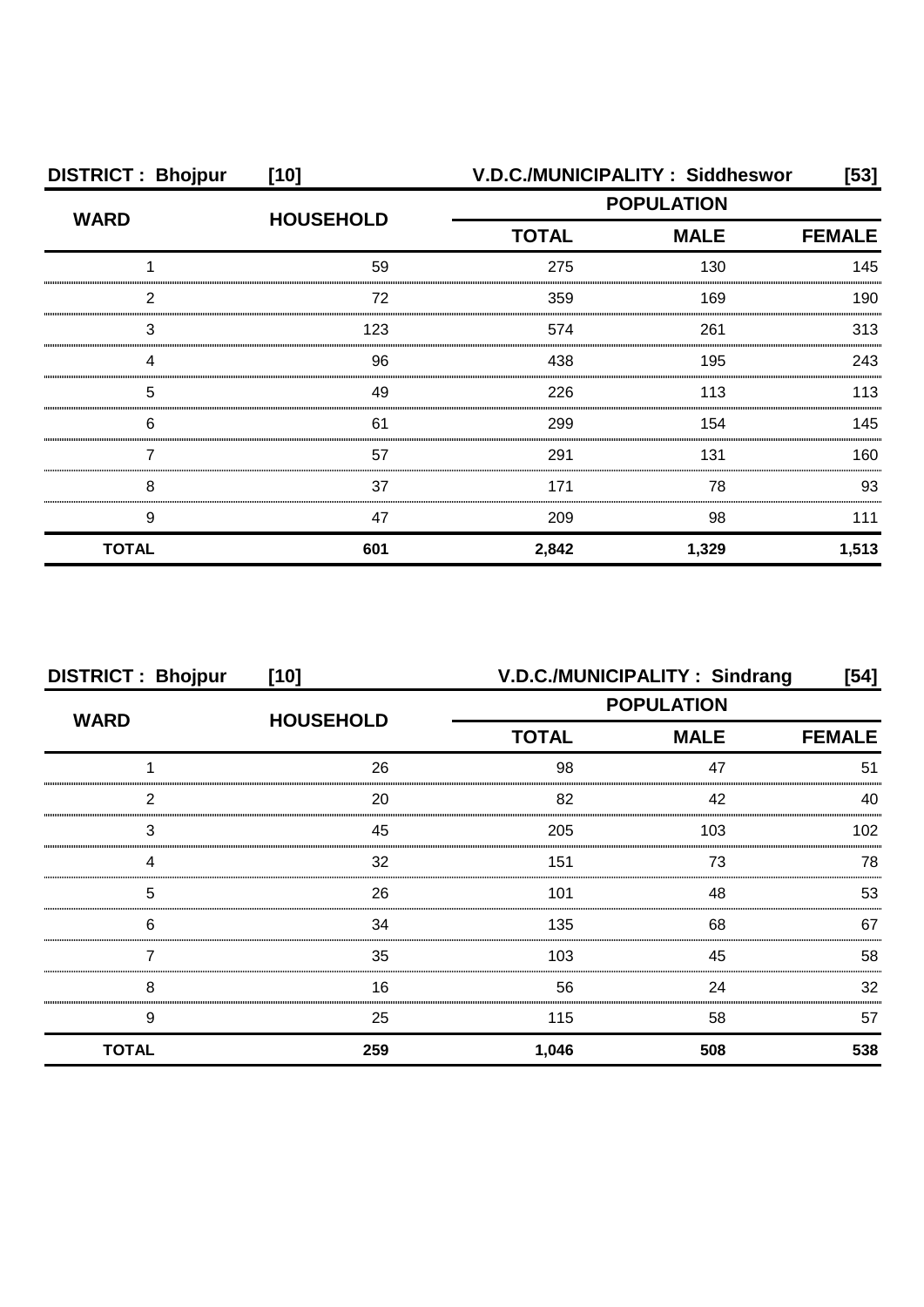| <b>DISTRICT: Bhojpur</b> | $[10]$           | V.D.C./MUNICIPALITY: Taksar<br>[55] |             |               |
|--------------------------|------------------|-------------------------------------|-------------|---------------|
| <b>WARD</b>              | <b>HOUSEHOLD</b> | <b>POPULATION</b>                   |             |               |
|                          |                  | <b>TOTAL</b>                        | <b>MALE</b> | <b>FEMALE</b> |
|                          | 126              | 533                                 | 237         | 296           |
| 2                        | 30               | 124                                 | 61          | 63            |
| 3                        | 38               | 150                                 | 71          | 79            |
|                          | 77               | 305                                 | 132         | 173           |
| 5                        | 75               | 269                                 | 125         | 144           |
| 6                        | 158              | 673                                 | 320         | 353           |
|                          | 58               | 240                                 | 101         | 139           |
| 8                        | 115              | 489                                 | 216         | 273           |
| 9                        | 147              | 567                                 | 249         | 318           |
| <b>TOTAL</b>             | 824              | 3,350                               | 1,512       | 1,838         |

| <b>DISTRICT: Bhojpur</b> | $[10]$           |                   | V.D.C./MUNICIPALITY: Thidingkha | [56]          |
|--------------------------|------------------|-------------------|---------------------------------|---------------|
|                          |                  | <b>POPULATION</b> |                                 |               |
| <b>WARD</b>              | <b>HOUSEHOLD</b> | <b>TOTAL</b>      | <b>MALE</b>                     | <b>FEMALE</b> |
|                          | 58               | 288               | 130                             | 158           |
| 2                        | 42               | 198               | 94                              | 104           |
| 3                        | 33               | 138               | 65                              | 73            |
|                          | 25               | 135               | 68                              | 67            |
| 5                        | 36               | 156               | 78                              | 78            |
| 6                        | 138              | 674               | 338                             | 336           |
|                          |                  | 52                | 25                              | 27            |
| 8                        | 62               | 326               | 161                             | 165           |
| 9                        | 24               | 117               | 59                              | 58            |
| <b>TOTAL</b>             | 429              | 2,084             | 1,018                           | 1,066         |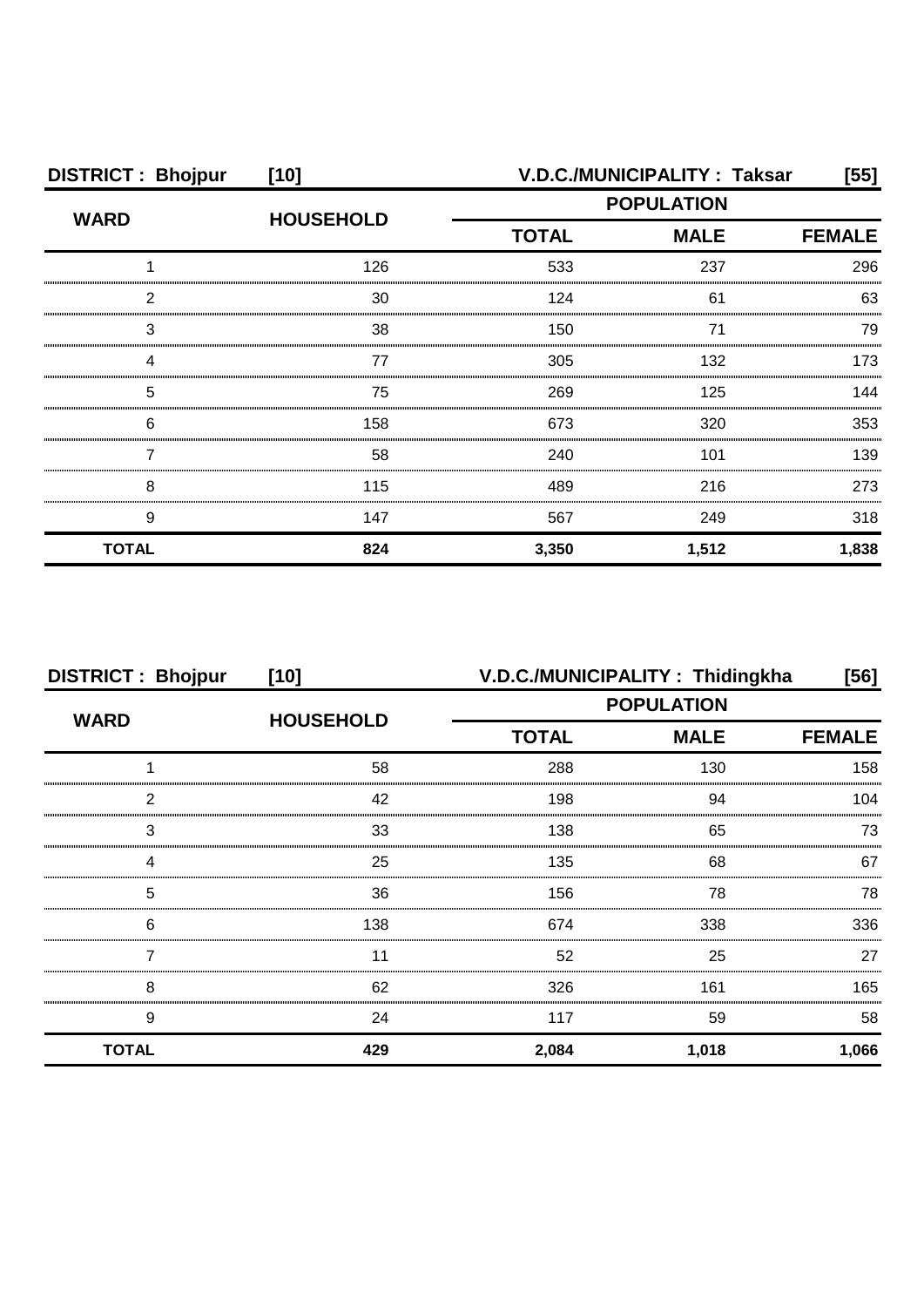| <b>DISTRICT: Bhojpur</b> | $[10]$           |              | V.D.C./MUNICIPALITY: Thulo Dumma | [57]          |  |
|--------------------------|------------------|--------------|----------------------------------|---------------|--|
|                          |                  |              | <b>POPULATION</b>                |               |  |
| <b>WARD</b>              | <b>HOUSEHOLD</b> | <b>TOTAL</b> | <b>MALE</b>                      | <b>FEMALE</b> |  |
|                          | 82               | 313          | 143                              | 170           |  |
| 2                        | 39               | 179          | 86                               | 93            |  |
| 3                        | 29               | 117          | 50                               | 67            |  |
|                          | 61               | 336          | 158                              | 178           |  |
| 5                        | 37               | 153          | 75                               | 78            |  |
| 6                        | 59               | 243          | 112                              | 131           |  |
|                          | 20               | 86           | 36                               | 50            |  |
| 8                        | 70               | 238          | 99                               | 139           |  |
| 9                        | 84               | 384          | 177                              | 207           |  |
| <b>TOTAL</b>             | 481              | 2,049        | 936                              | 1,113         |  |

| <b>DISTRICT: Bhojpur</b> | $[10]$           | <b>V.D.C./MUNICIPALITY: Timma</b><br>$[58]$ |                              |       |
|--------------------------|------------------|---------------------------------------------|------------------------------|-------|
| <b>WARD</b>              | <b>HOUSEHOLD</b> |                                             | <b>POPULATION</b>            |       |
|                          |                  | <b>TOTAL</b>                                | <b>MALE</b><br><b>FEMALE</b> |       |
|                          | 65               | 317                                         | 156                          | 161   |
| 2                        | 102              | 522                                         | 240                          | 282   |
| 3                        | 99               | 468                                         | 229                          | 239   |
|                          | 19               | 69                                          | 30                           | 39    |
| 5                        | 51               | 231                                         | 114                          | 117   |
| 6                        | 48               | 215                                         | 105                          | 110   |
|                          | 74               | 304                                         | 149                          | 155   |
| 8                        | 47               | 216                                         | 102                          | 114   |
| 9                        | 47               | 196                                         | 100                          | 96    |
| <b>TOTAL</b>             | 552              | 2,538                                       | 1,225                        | 1,313 |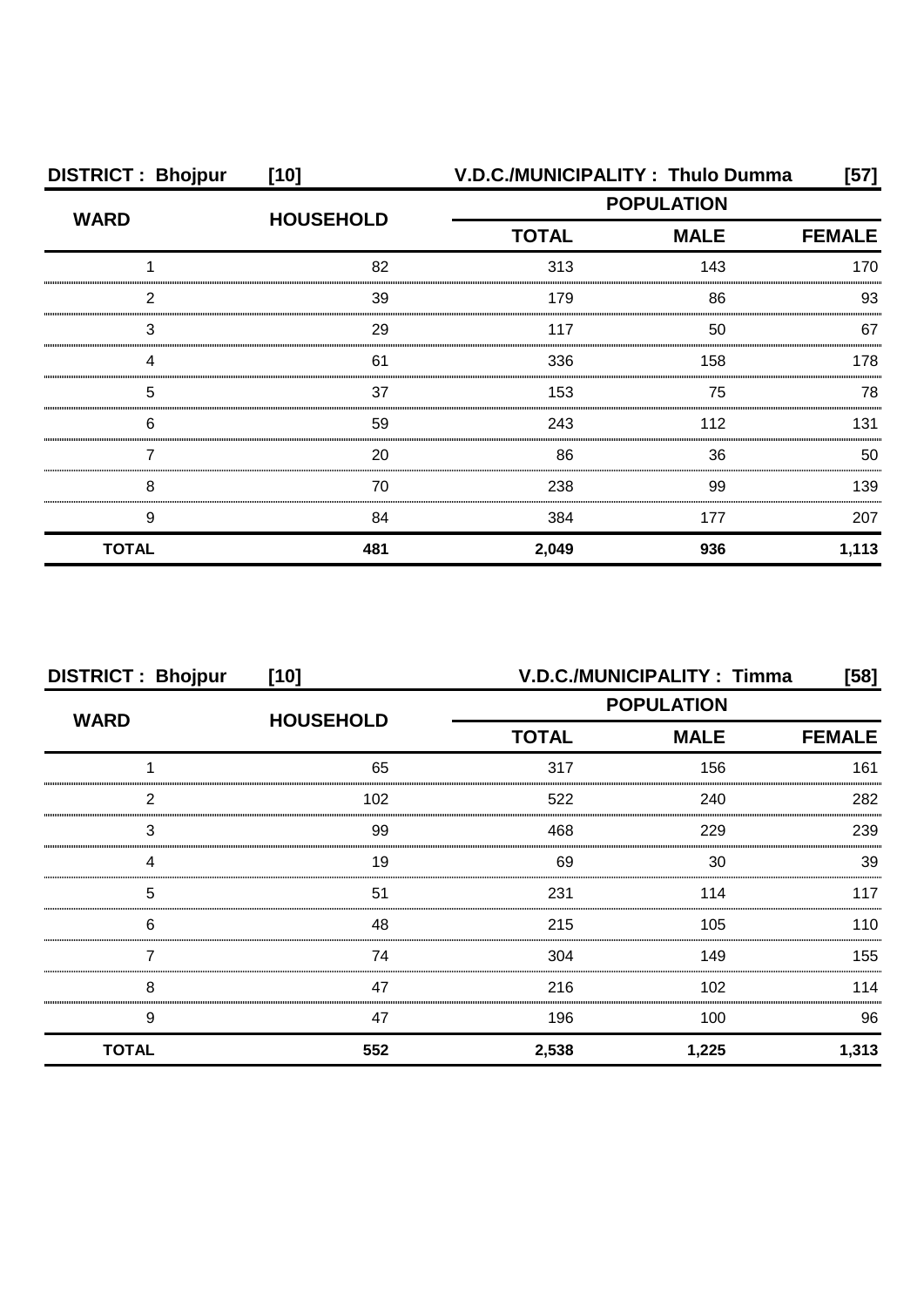| <b>DISTRICT: Bhojpur</b> | $[10]$           | V.D.C./MUNICIPALITY: Tiwari Bhanjyang |                   |               |
|--------------------------|------------------|---------------------------------------|-------------------|---------------|
| <b>WARD</b>              | <b>HOUSEHOLD</b> |                                       | <b>POPULATION</b> |               |
|                          |                  | <b>TOTAL</b>                          | <b>MALE</b>       | <b>FEMALE</b> |
|                          | 50               | 238                                   | 111               | 127           |
| 2                        | 69               | 362                                   | 182               | 180           |
| 3                        | 69               | 403                                   | 194               | 209           |
| Δ                        | 116              | 685                                   | 346               | 339           |
| 5                        | 72               | 402                                   | 207               | 195           |
| 6                        | 69               | 366                                   | 180               | 186           |
|                          | 38               | 195                                   | 92                | 103           |
| 8                        | 17               | 86                                    | 37                | 49            |
| 9                        | 53               | 262                                   | 116               | 146           |
| <b>TOTAL</b>             | 553              | 2,999                                 | 1,465             | 1,534         |

| <b>DISTRICT: Bhojpur</b> | $[10]$           | V.D.C./MUNICIPALITY: Tunggechha |                   | [60]          |
|--------------------------|------------------|---------------------------------|-------------------|---------------|
|                          | <b>HOUSEHOLD</b> |                                 | <b>POPULATION</b> |               |
| <b>WARD</b>              |                  | <b>TOTAL</b>                    | <b>MALE</b>       | <b>FEMALE</b> |
|                          | 61               | 284                             | 135               | 149           |
| 2                        | 51               | 267                             | 119               | 148           |
| 3                        | 42               | 218                             | 102               | 116           |
|                          | 25               | 106                             | 49                | 57            |
| 5                        | 50               | 212                             | 100               | 112           |
| 6                        | 59               | 286                             | 141               | 145           |
|                          | 84               | 352                             | 182               | 170           |
| 8                        | 60               | 260                             | 120               | 140           |
| 9                        | 57               | 255                             | 108               | 147           |
| <b>TOTAL</b>             | 489              | 2,240                           | 1,056             | 1,184         |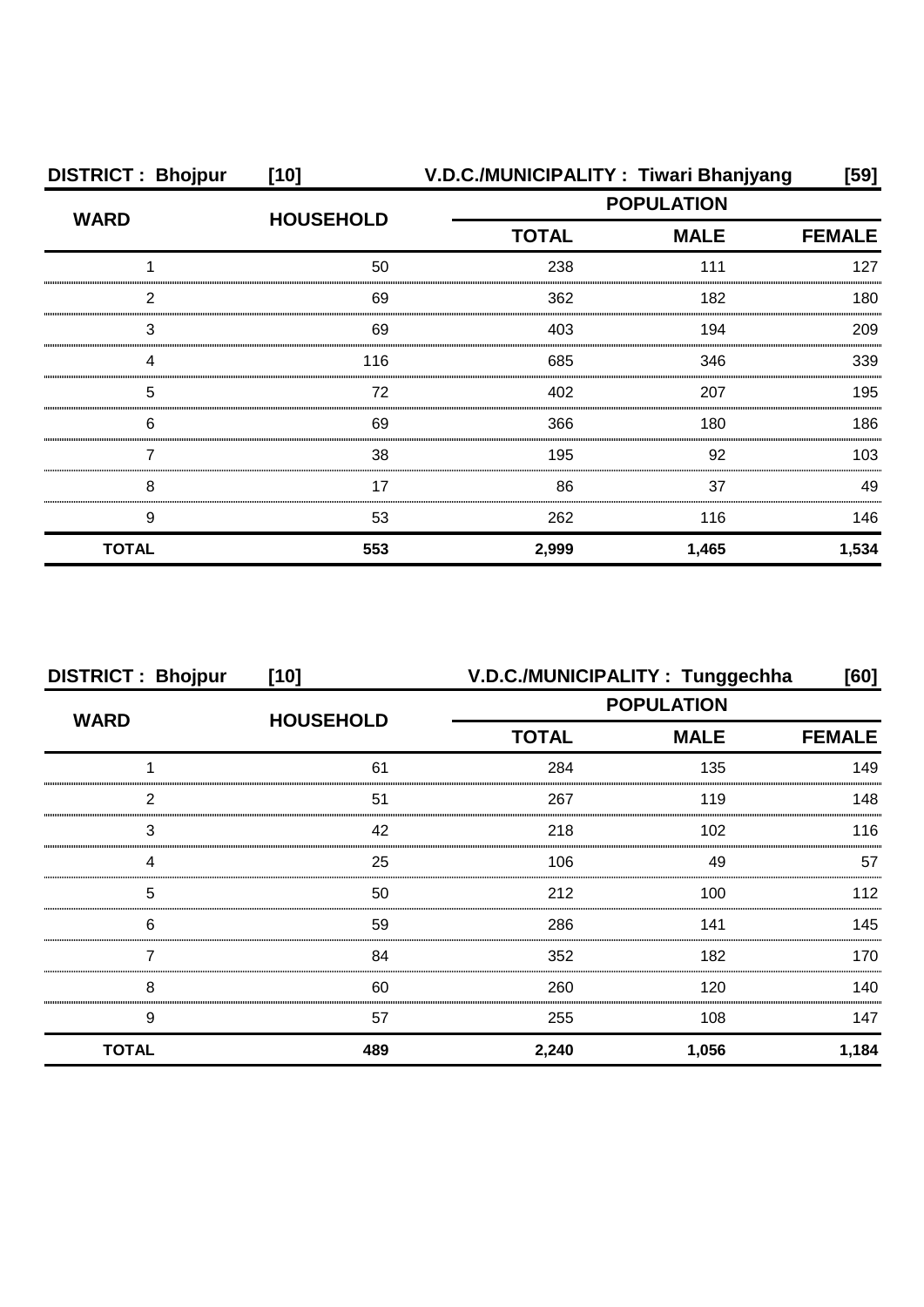| <b>DISTRICT: Bhojpur</b> | $[10]$           | V.D.C./MUNICIPALITY: Balankha<br>[61] |             |               |
|--------------------------|------------------|---------------------------------------|-------------|---------------|
|                          |                  | <b>POPULATION</b>                     |             |               |
| <b>WARD</b>              | <b>HOUSEHOLD</b> | <b>TOTAL</b>                          | <b>MALE</b> | <b>FEMALE</b> |
|                          | 55               | 269                                   | 130         | 139           |
| 2                        | 29               | 146                                   | 76          | 70            |
| 3                        | 16               | 92                                    | 49          | 43            |
|                          | 25               | 140                                   | 66          | 74            |
| 5                        | 38               | 180                                   | 77          | 103           |
| 6                        | 12               | 56                                    | 31          | 25            |
|                          | 30               | 124                                   | 60          | 64            |
| 8                        | 73               | 298                                   | 143         | 155           |
| 9                        | 76               | 391                                   | 186         | 205           |
| <b>TOTAL</b>             | 354              | 1,696                                 | 818         | 878           |

| <b>DISTRICT: Bhojpur</b> | $[10]$           | V.D.C./MUNICIPALITY: Yaku<br>[62] |             |               |
|--------------------------|------------------|-----------------------------------|-------------|---------------|
| <b>WARD</b>              | <b>HOUSEHOLD</b> | <b>POPULATION</b>                 |             |               |
|                          |                  | <b>TOTAL</b>                      | <b>MALE</b> | <b>FEMALE</b> |
|                          | 69               | 391                               | 175         | 216           |
| 2                        | 82               | 427                               | 191         | 236           |
| 3                        | 81               | 446                               | 206         | 240           |
|                          | 44               | 241                               | 113         | 128           |
| 5                        | 71               | 370                               | 176         | 194           |
| 6                        | 47               | 205                               | 89          | 116           |
|                          | 66               | 271                               | 131         | 140           |
| 8                        | 52               | 238                               | 104         | 134           |
| 9                        | 61               | 268                               | 114         | 154           |
| <b>TOTAL</b>             | 573              | 2,857                             | 1,299       | 1,558         |